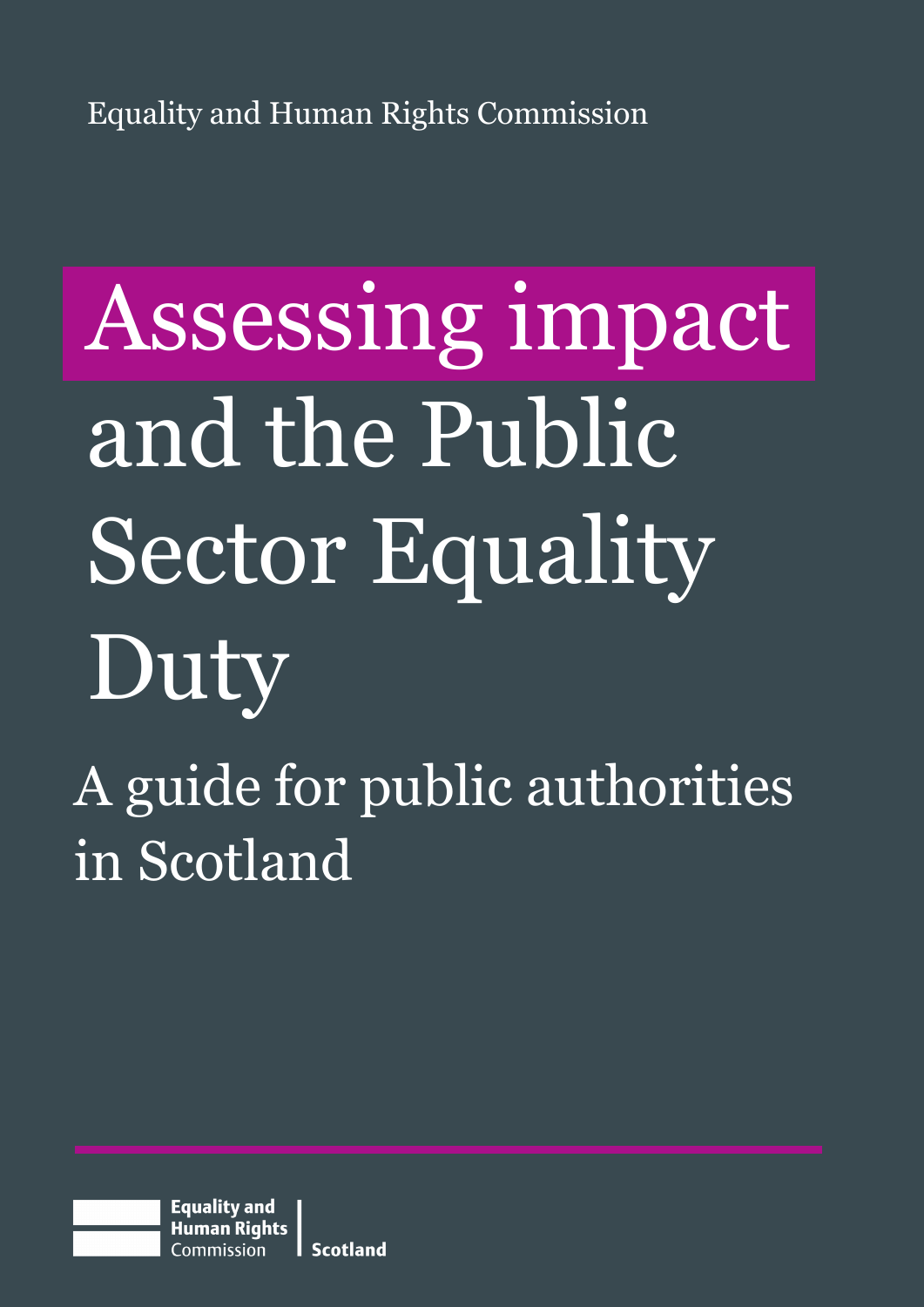# Contents

| Involvement of equality groups and communities in assessing impact 18 |  |
|-----------------------------------------------------------------------|--|
|                                                                       |  |
|                                                                       |  |
|                                                                       |  |
|                                                                       |  |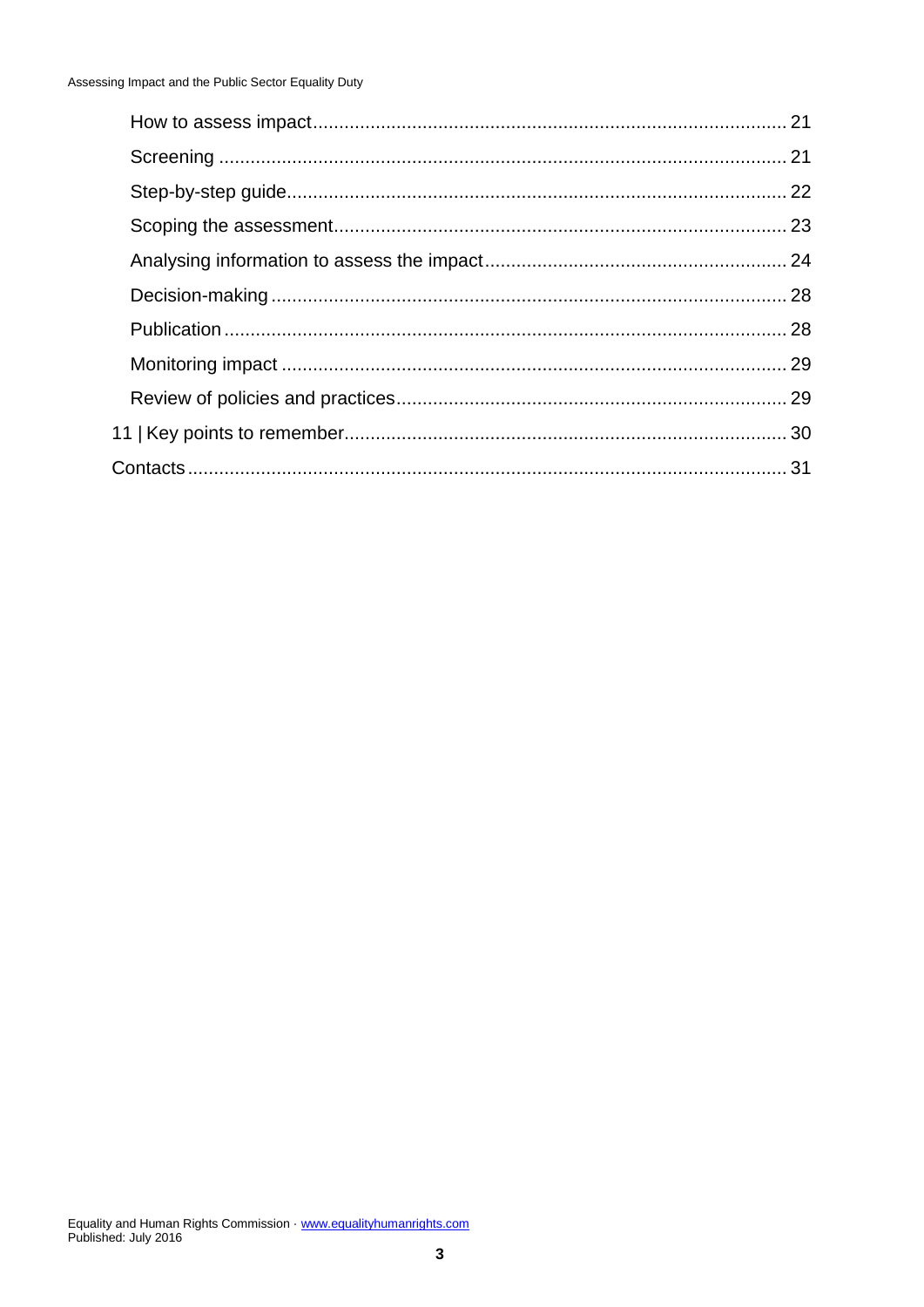# <span id="page-3-0"></span>1 | Introduction

#### <span id="page-3-1"></span>**Context for this guide**

This guide is one of a series written by the Equality and Human Rights Commission (the Commission) to explain how public authorities can meet the requirements of the Equality Act 2010 (the Act), which harmonises and replaces previous equalities legislation. The Act includes a public sector equality duty which replaced the separate duties relating to race, disability and gender equality. The public sector equality duty came into force on 5 April 2011.

There are eight guides giving advice on the public sector equality duty in Scotland:

- 1. Essential guide to the public sector equality duty
- 2. Equality outcomes and the public sector equality duty
- 3. Evidence and the public sector equality duty
- 4. Involvement and the public sector equality duty
- 5. Assessing impact and the public sector equality duty
- 6. Mainstreaming the equality duty
- 7. Employee information and the public sector equality duty
- 8. Board diversity and the public sector equality duty

The Essential guide gives an overview of the requirements of the public sector equality duty.

#### <span id="page-3-2"></span>**Legal status of this guide**

This guide gives advice on how to meet the public sector equality duty. It will help public authorities to comply with their legal duties under:

- Section 149 of the Equality Act 2010 (the public sector equality duty), and
- The Equality Act 2010 (Specific Duties) (Scotland) Regulations 2012 as amended.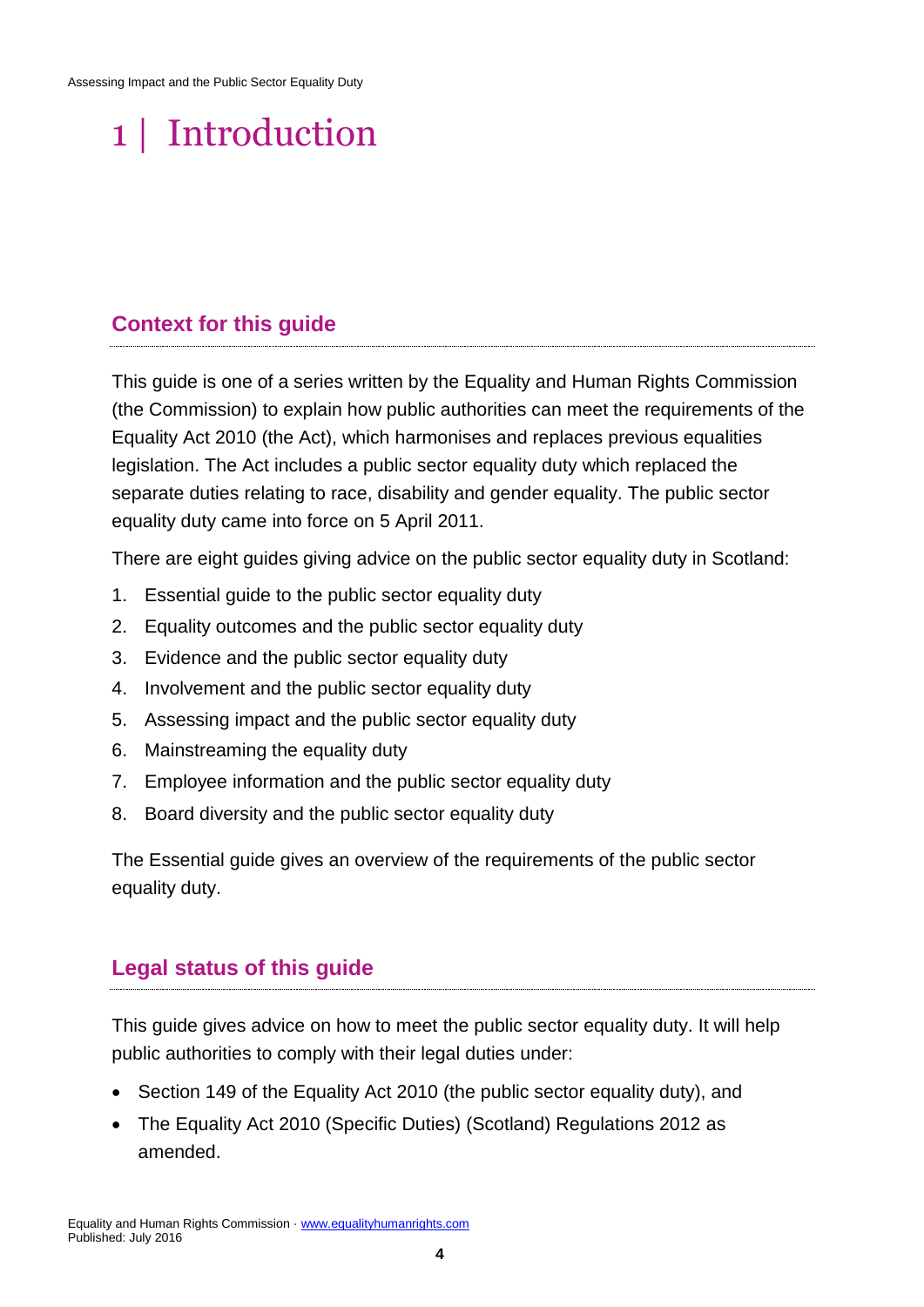### <span id="page-4-0"></span>**Aim of this guide**

This guide aims to help authorities subject to the public sector equality duty to implement the duty as it relates to assessing impact. The guide provides more detailed advice to supplement the information set out in the Essential guide to the public sector equality duty.

### <span id="page-4-1"></span>**Who this guide is for**

This guidance provides advice to two types of public authority: those that are subject only to the public sector equality duty and those that are also subject to the specific duties under the 2012 regulations mentioned above ('listed authorities'). The different requirements for each type of public authority are set out clearly throughout this guide.

The guide is aimed at those responsible for implementing the public sector equality duty in public authorities in Scotland. It will be of interest to staff right across public authorities, but particularly those involved with assessing impact, as well as those engaged in business planning, procurement, analysis, performance management, human resources, grant making, governance and scrutiny.

The guide will also assist those who have an interest in the work of public authorities such as service users, voluntary bodies, unions, and equality organisations.

### <span id="page-4-2"></span>**Content of this guide**

This guide will help you deal with a number of issues raised by the regulations. It:

- Explains the obligations of listed authorities to assess and review policies and practices under the Equality Act 2010 (Specific Duties) (Scotland) Regulations 2012 (the specific duties) as amended
- Explains the purpose of assessing impact and how this relates to the other requirements of the public sector equality duty
- Provides advice on assessing impact
- Advises on methods for assessing impact, and lists points for practical consideration.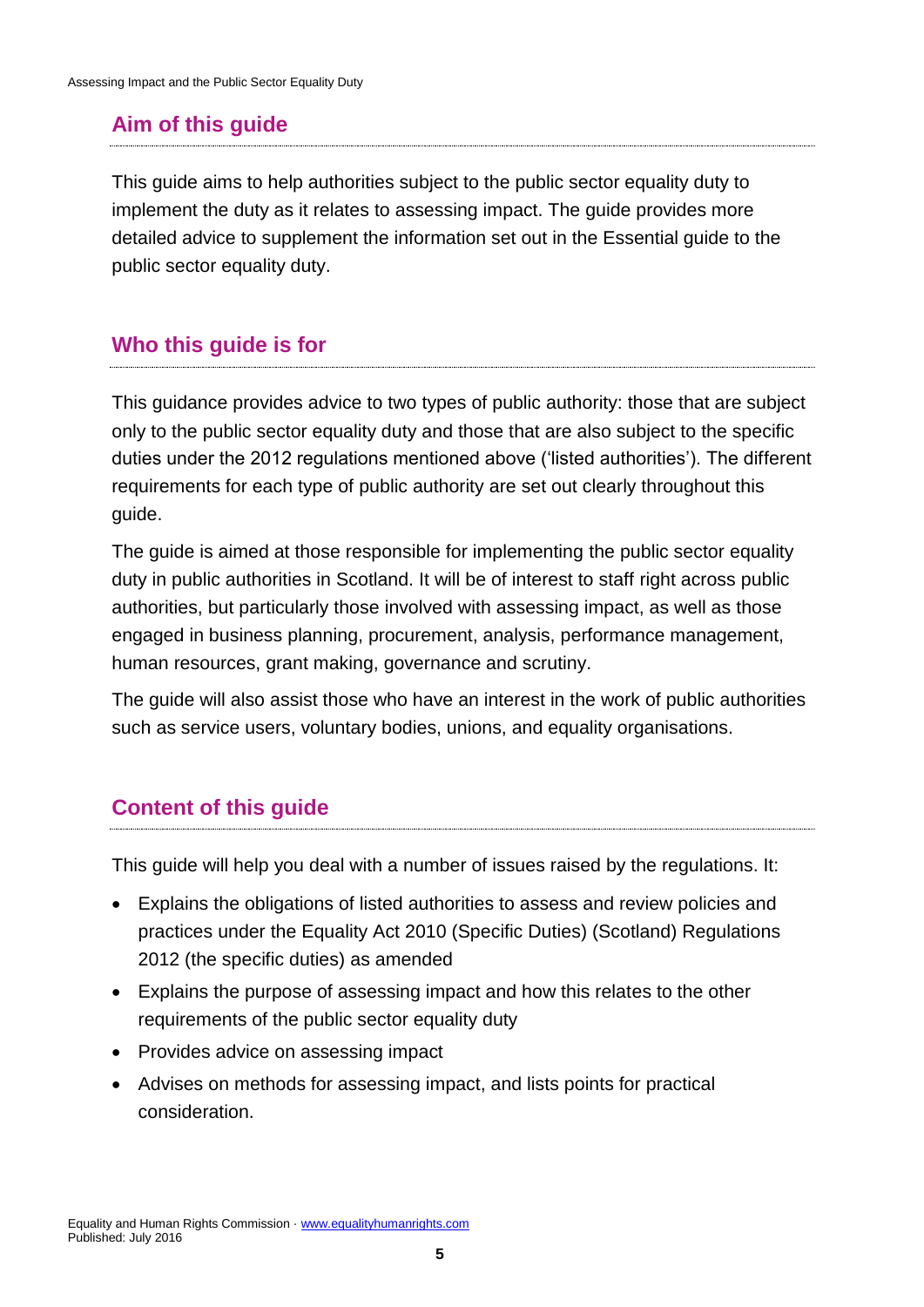This guidance is for public authorities in Scotland. Separate guidance on the public sector equality duty is available for public authorities in England (and bodies with non-devolved functions in Scotland and Wales) and public authorities in Wales. These reflect the differences in the specific duties for England and Wales.

This guide was last updated in October 2016 Visit our website [\(www.equalityhumanrights.com\)](http://www.equalityhumanrights.com/) to see whether it has been replaced by a more recent version.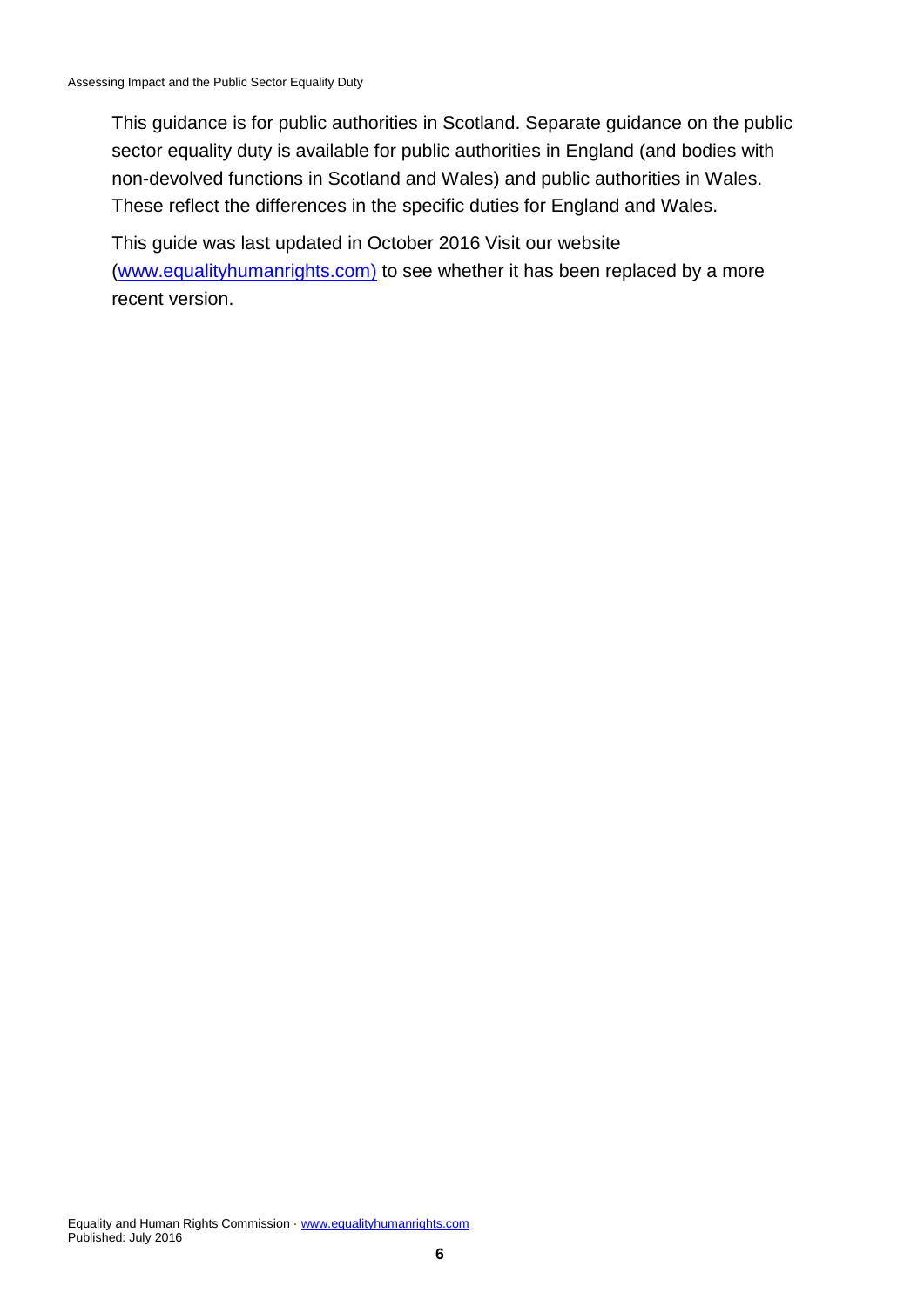# <span id="page-6-0"></span>2 | Assessing impact and the public sector equality duty

The public sector equality duty is here referred to as the 'general equality duty' and is set out in the Equality Act. If you are listed in the Equality Act 2010 (Specific Duties) (Scotland) Regulations 2012 as amended, you are also covered by specific duties, which are designed to help listed authorities meet the general equality duty. Further information on the public sector equality duty can be found in our *Essential guide to the public sector equality duty.*

### <span id="page-6-1"></span>**The General Equality Duty**

The general equality duty requires public authorities, in the exercise of their functions, to have due regard to the need to:

- Eliminate unlawful discrimination, harassment and victimisation and other conduct that is prohibited by the Equality Act 2010
- Advance equality of opportunity between people who share a relevant protected characteristic and those who do not
- Foster good relations between people who share a protected characteristic and those who do not.

This guidance refers to these three elements as the three 'needs' mentioned in the general equality duty and so when we discuss the general equality duty we mean all three needs.

The public sector equality duty covers the following protected characteristics: age, disability, gender reassignment, pregnancy and maternity, race, religion or belief, sex and sexual orientation. The public sector equality duty also covers marriage and civil partnerships, with regard to eliminating unlawful discrimination in employment.

The ban on age discrimination in services and public functions came into effect on 1 October 2012. As the ban does not extend to people under 18 this limits the scope of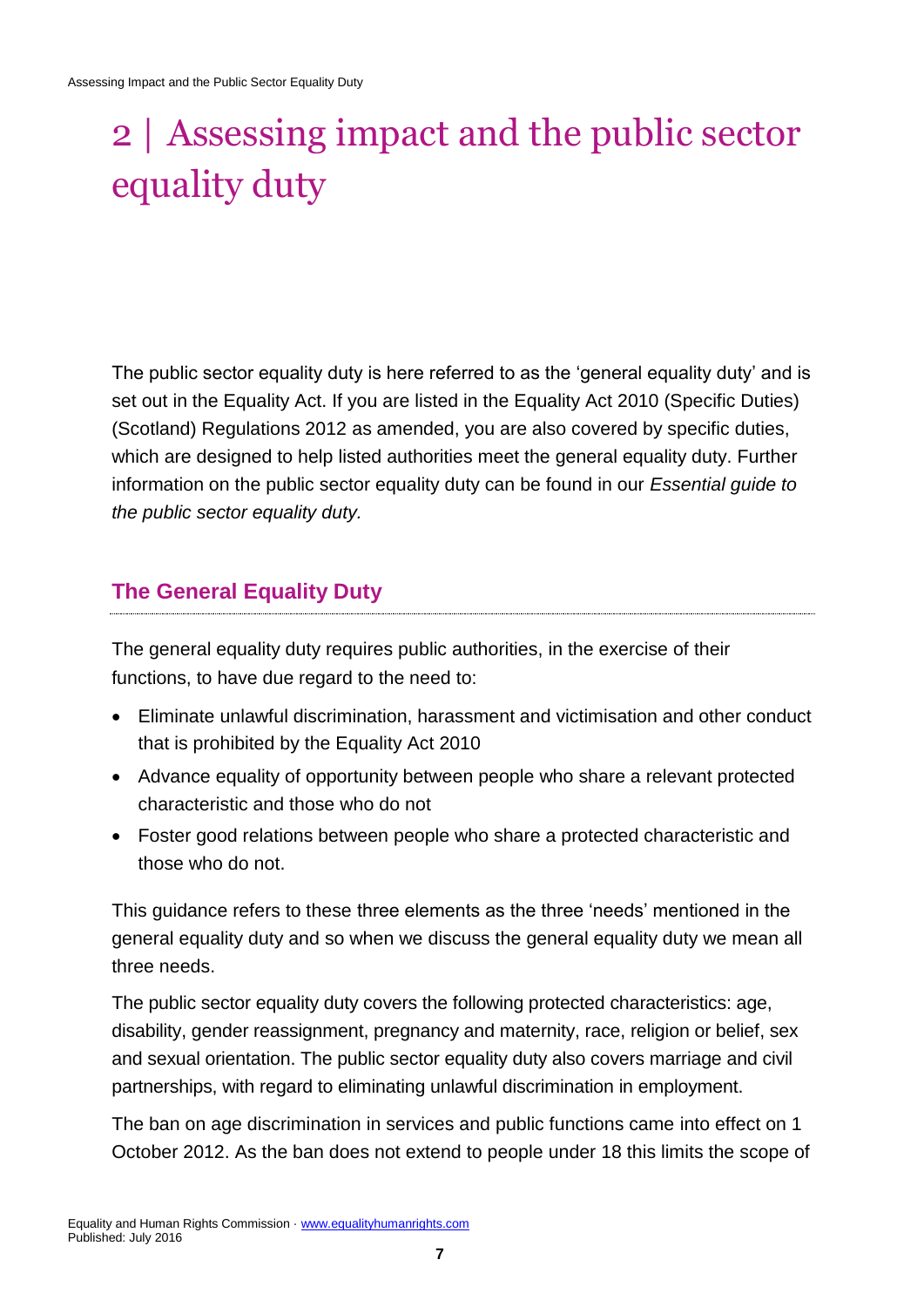the duty to have due regard to the need to eliminate 'unlawful discrimination' under the first aim of the duty (although it does not limit the other two aims).

### <span id="page-7-0"></span>**The Specific Duties**

The purpose of the specific duties in Scotland is to help those authorities listed in the Regulations in their performance of the general equality duty.

### <span id="page-7-1"></span>**What the Specific Duties require on assessing impact**

#### **Public authorities covered by the Specific Duties**

The specific duties require each listed authority to:

- where and to the extent required to fulfil the general equality duty, assess the impact of applying a proposed new or revised policy or practice against the needs of the general equality duty;
- in making the assessment, consider relevant evidence relating to persons who share a protected characteristic (including any evidence received from those persons);
- in developing a policy or practice, take account of the results of any assessment in respect of that policy or practice;
- publish, within a reasonable period, the results of any assessment where it decides to apply the policy or practice in question;
- make arrangements to review and where necessary revise any policy or practice that it applies in the exercise of its functions.

Any consideration made by an authority about whether or not it is necessary to assess the impact of applying a policy or practice is not to be treated as an assessment.

#### **Public authorities covered only by the General Equality Duty**

Although there is no specific requirement under the general equality duty to assess the impact of policies or practices, the principles of assessing impact may help you to meet the requirement to pay due regard to the needs of the general equality duty.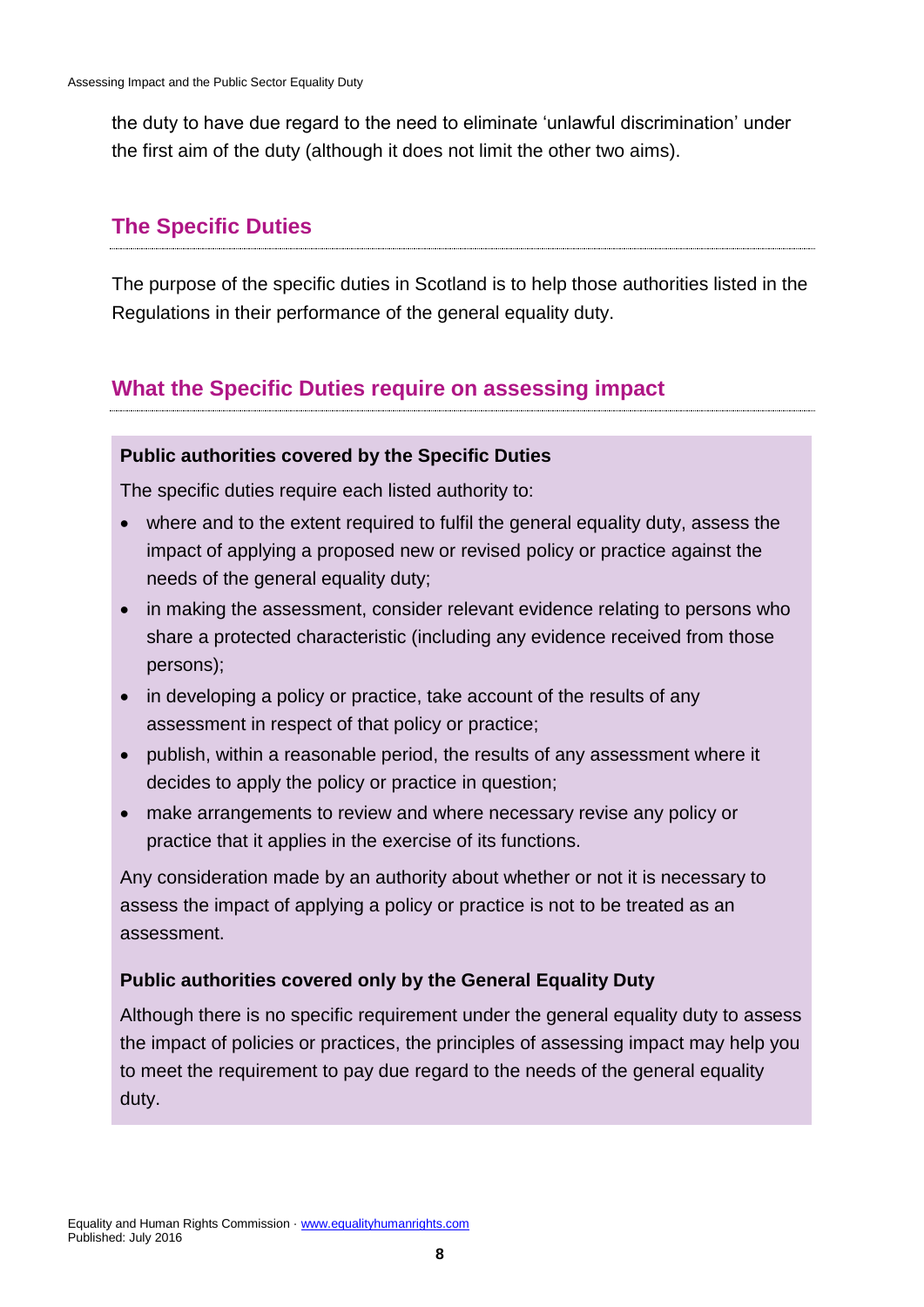### <span id="page-8-0"></span>**A note on terminology**

This guidance uses the term 'policy' as shorthand for any activity of your organisation. Therefore 'policy' should be understood broadly to embrace the full range of your policies, provisions, criteria, functions, practices and activities including the delivery of services – essentially everything you do.

This guidance uses the term 'equality groups' to mean 'persons who share a relevant protected characteristic' and where reference is made to 'equality groups and communities', this includes 'any person who appears to the authority to represent the interests of those persons'.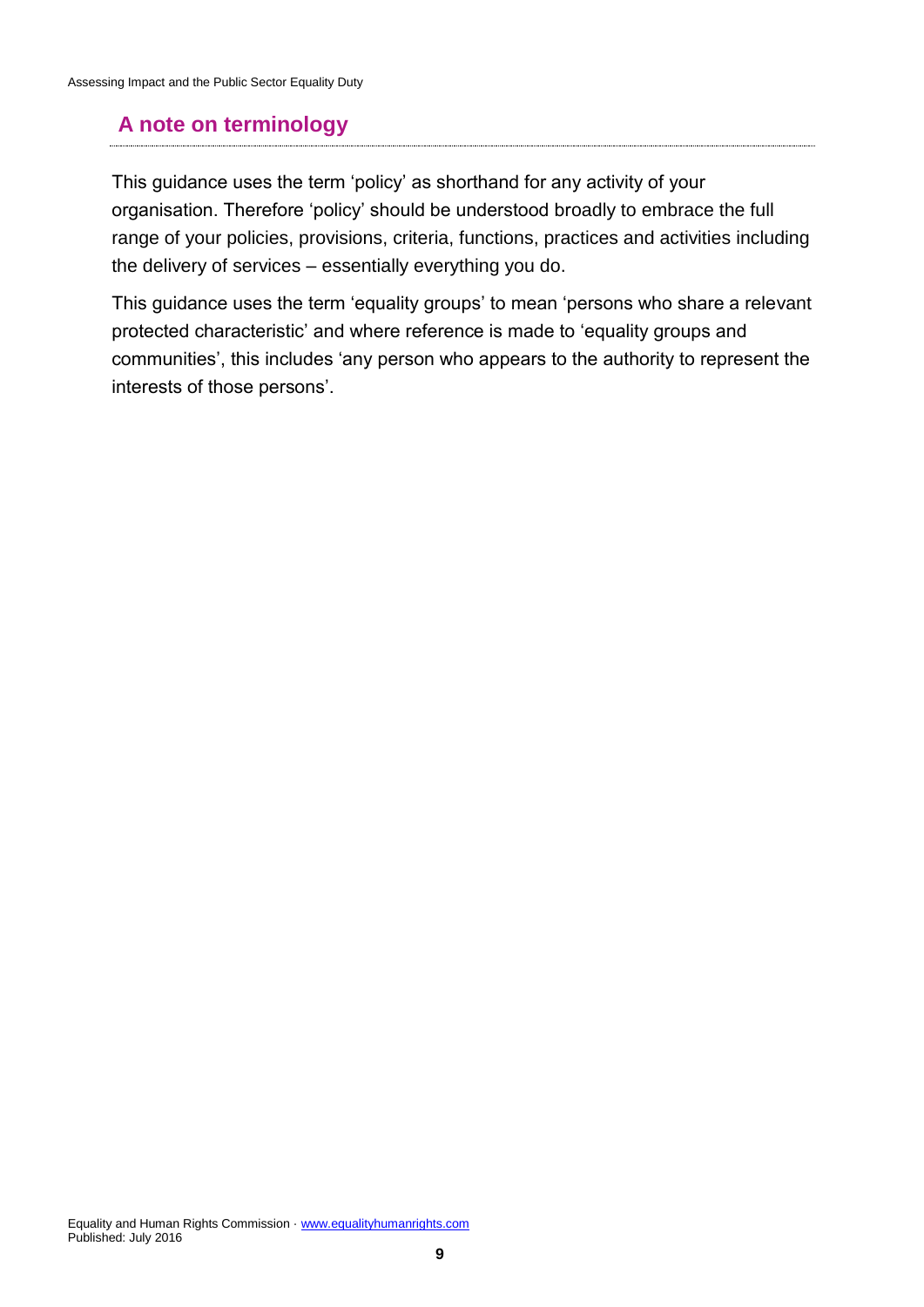# <span id="page-9-0"></span>3 | The duty

You will have been familiar with the practice of assessing impact from the previous duties for race, disability and gender. However, the previous duties involved the assessment of impact in relation to equality for a particular group. It is important to note that the present specific duty for assessing impact differs from the previous duties as it requires authorities to assess the impact of applying a proposed new or revised policy or practice **against the needs of the general equality duty**.

Therefore, the starting point for assessing impact is the three needs of the duty: ensuring that the policy does not discriminate unlawfully; considering how the policy might better advance equality of opportunity; and considering whether the policy will affect good relations between different groups.

The impact of the policy on equality groups should be assessed under each need of the duty. This shift in emphasis is important because the specific duties are designed to support the fulfilment of the general equality duty and so assessing impact is one tool to help you meet the general equality duty.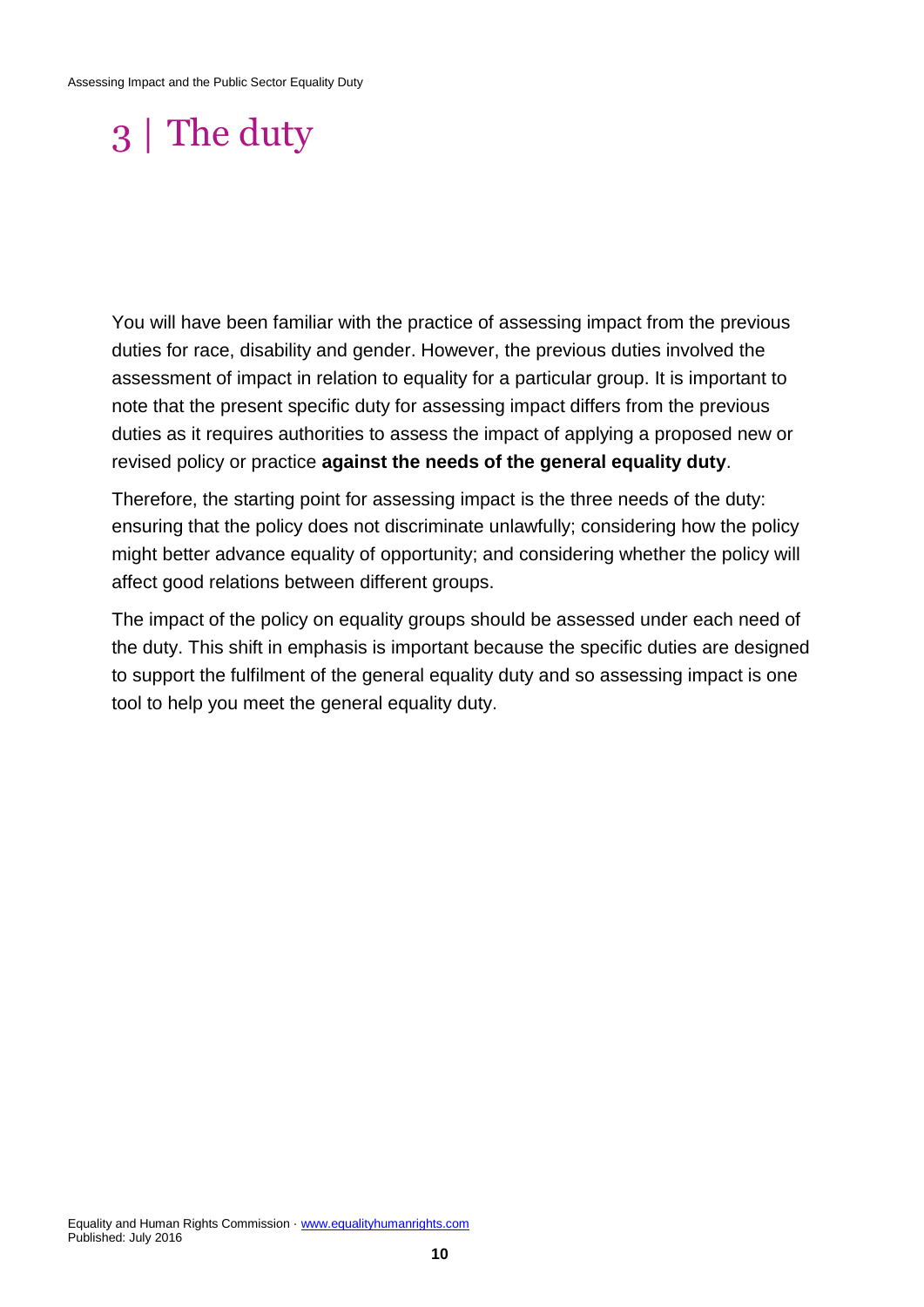# <span id="page-10-0"></span>4 | What does 'assessing impact' mean?

The requirement to assess impact means that you must consider how a policy will impact on the needs of the general equality duty. In making the assessment you must consider relevant evidence, including evidence received from equality groups. Having considered all of these elements, you must take account of the results of such assessments. This requires you to consider taking action to address any issues identified, such as removing or mitigating any negative impacts, where possible, and exploiting any potential for positive impact. If any adverse impact amounts to unlawful discrimination, the policy must be amended to avert this.

It is important to stress that the specific duty requires you to 'assess the impact' of applying a policy. You are not required to follow a specific methodology or complete a particular template in order to meet the specific duty. The specific duty requires you to actively consider how your policy will meet the requirements of the general equality duty, and it is important that you record this as evidence of having paid due regard.

Although this guide suggests an approach for assessing impact, it is for authorities themselves to decide how to meet their obligations in relation to assessing impact.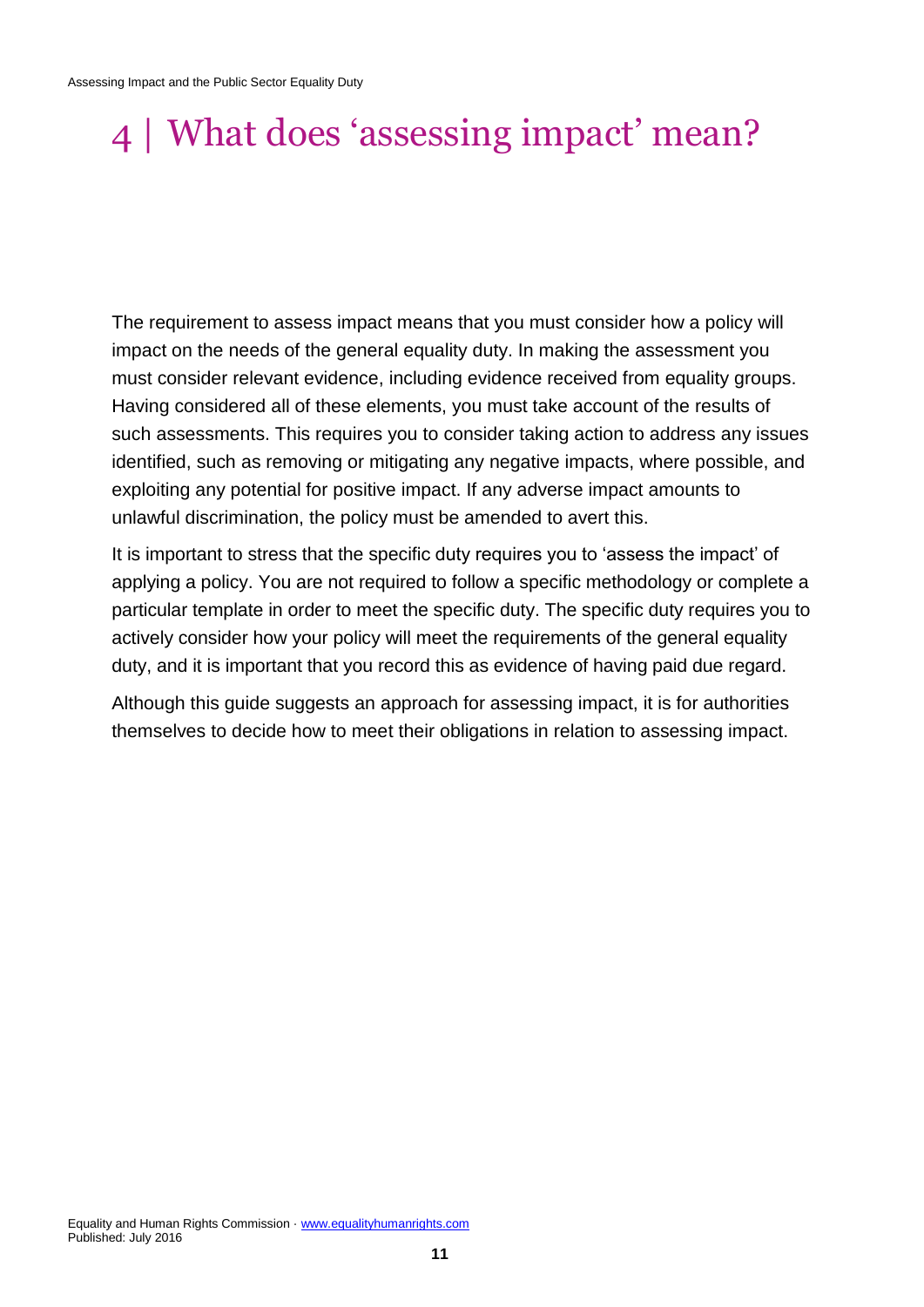# <span id="page-11-0"></span>5 | Why assess the equality impact?

The specific duty to assess impact is intended to be carried out within a listed authority's existing systems and frameworks and to improve outcomes for those who experience discrimination and disadvantage. Assessing impact is an effective way of improving policy development and service delivery, making sure that you consider the needs of your employees and the communities you serve, identify potential steps to advance equality and foster good relations, and do not discriminate unlawfully.

### <span id="page-11-1"></span>**Assessing impact enables you to:**

#### **Take effective action on equality**

Preventing unlawful treatment, advancing equality and fostering good relations requires more than just avoiding certain actions and behaviour. Proactive steps should be taken to identify potential discrimination and to remove it, and to consider how you can adapt a policy or practice to better advance equality. Policies should, for example, meet the needs of your staff and the population served. They should also make sure there is equal access and opportunity for all, while recognising that providing the same service in the same way to everyone can sometimes create a disadvantage for those with different needs.

#### **Develop better policies and practices, based on evidence**

A policy or practice which proactively considers equality, particularly through the use of evidence, is likely to be a better quality policy or practice, in the sense that it is more responsive to the needs of all those affected. Assessing impact provides a mechanism to build equality considerations into policy- and decisionmaking, providing a clear and structured way to consider evidence about the needs of equality groups.

#### **Be more transparent and accountable**

Assessing the impact of policies allows you to demonstrate to your stakeholders that you have considered equality in carrying out your functions. You will be better equipped to respond to any queries or challenges from stakeholders.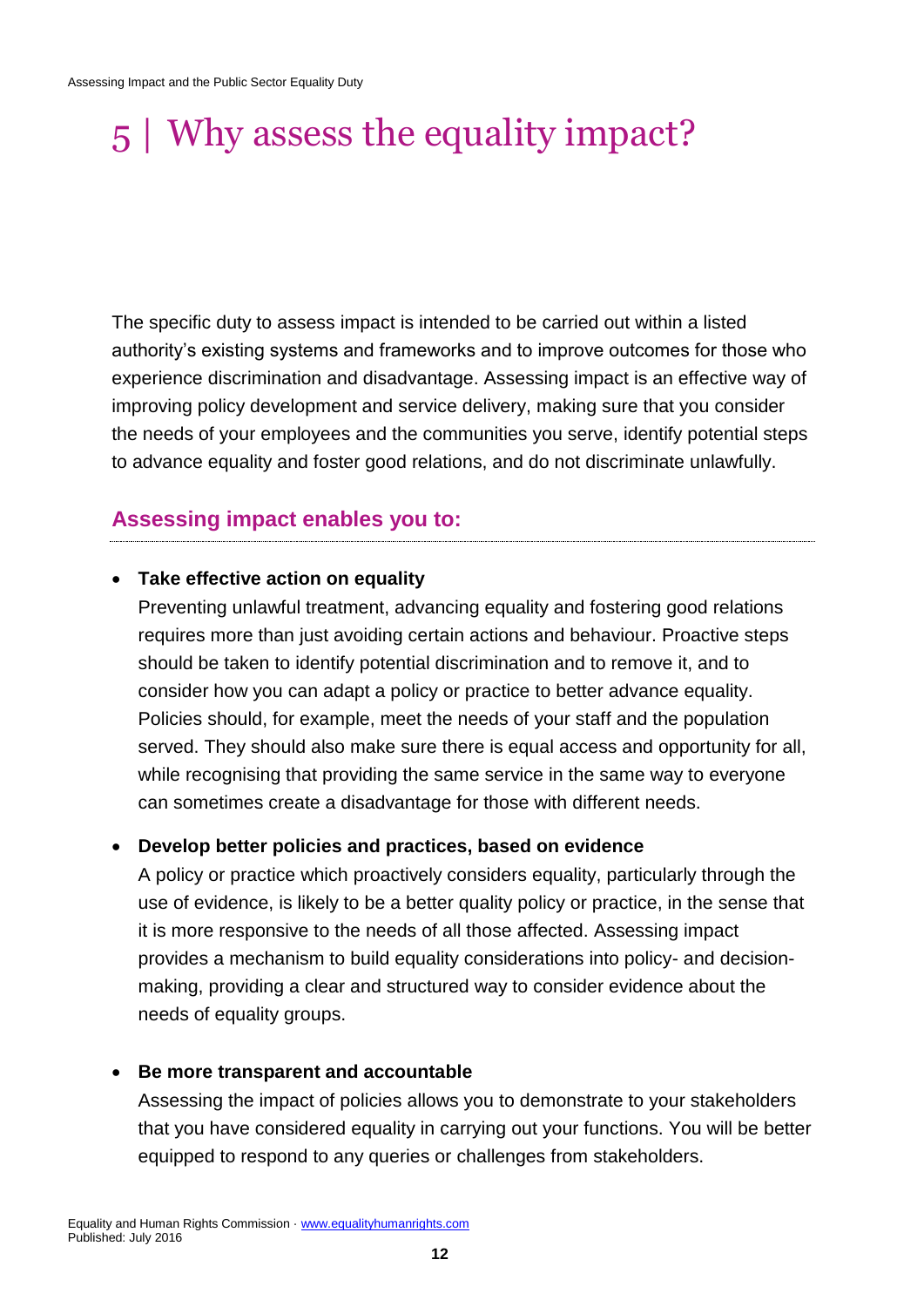<span id="page-12-0"></span>For further information on evidence and involvement see our guides Evidence and the public sector equality duty and Involvement and the public sector equality duty.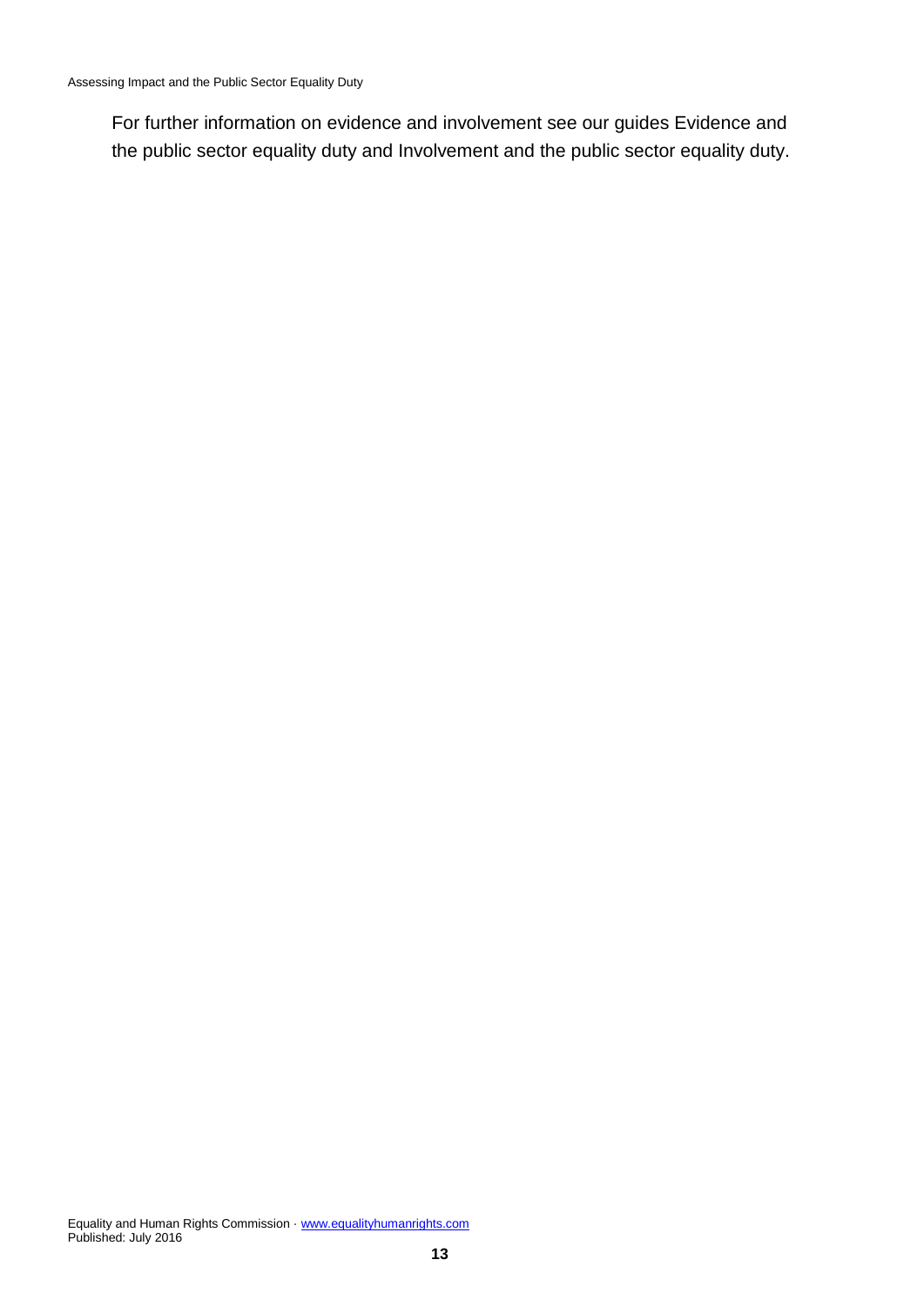# 6 | Which policies should be impact assessed?

The duty to assess impact applies to new or revised policies as well as to existing policies. However, this does not mean that everything an authority does requires a detailed assessment of impact. The extent to which policies should be subject to assessment will depend on questions of relevance and proportionality.

You will also need to assess the impact of the way a policy is implemented by your organisation, even when it has originally been developed outside of your organisation – for example if a national strategy has been introduced. This will help you ensure that you understand the implications of the policy for your own organisation, services and community.

Remember that having due regard to equality across all of your functions may also involve assessing impact against the three needs of the general equality duty (mentioned in section 2 of this guide) of a number of decisions that are interlinked or made together, for example when conducting a major review of services. This would mean ensuring that you have sufficient relevant information to understand the cumulative effect of all these decisions.

#### **Example: Assessing the impact of policy proposals on equality**

A local authority is making changes to policies for funding and delivering social care, day care, respite for carers and community transport.

Small changes in each of these policies may have a relatively minor effect on disabled and older people, but the cumulative effect of changes to these areas could have a significant effect on the participation in public life of these groups.

The actual and potential effect on equality of all these proposals, and appropriate mitigating measures, should be examined and understood so that gaps do not continue or widen.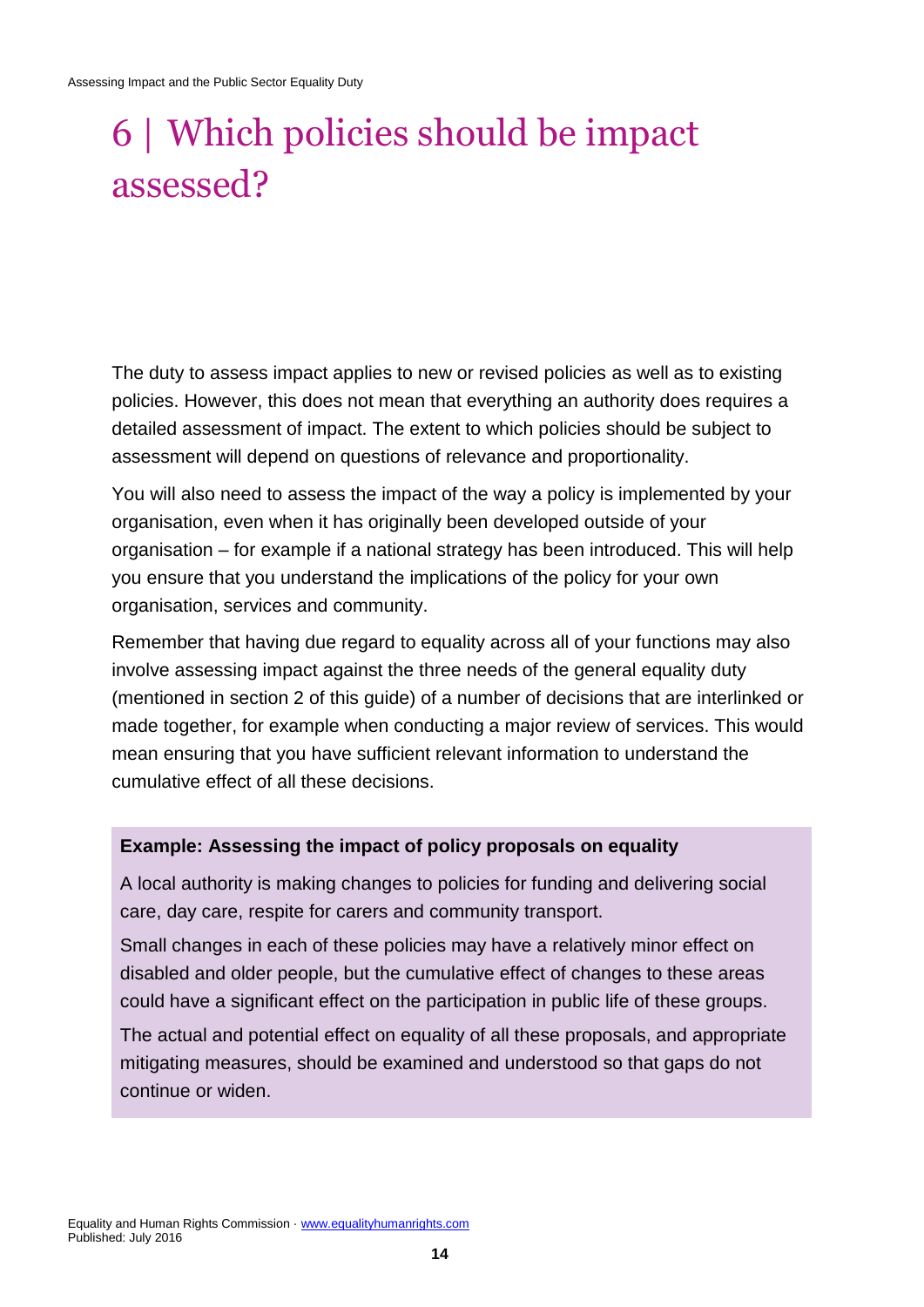# <span id="page-14-0"></span>7 | When should you assess impact?

Assessing impact is not an end in itself but should be an integral part of policy development and decision-making. The regulations say that it is the *impact* of applying a proposed new or revised policy that must be assessed. This means the assessment process must happen before a policy is decided. The assessment cannot be retrospective, or undertaken near the end of the process, but should instead be integral to the earliest stage of the development of proposed policies or practices, and in the revision of existing policies or practices.

Assessing impact does not end with the introduction of the new or revised policy; it is important to monitor the actual impact of the policy as it is implemented, and revisit the assessment as part of any review. Therefore, assessment of impact should be considered as an ongoing, end-to-end process, from early discussions right through to the final decision about whether to go ahead with a policy or service change and beyond, to monitor the actual impact of the implementation.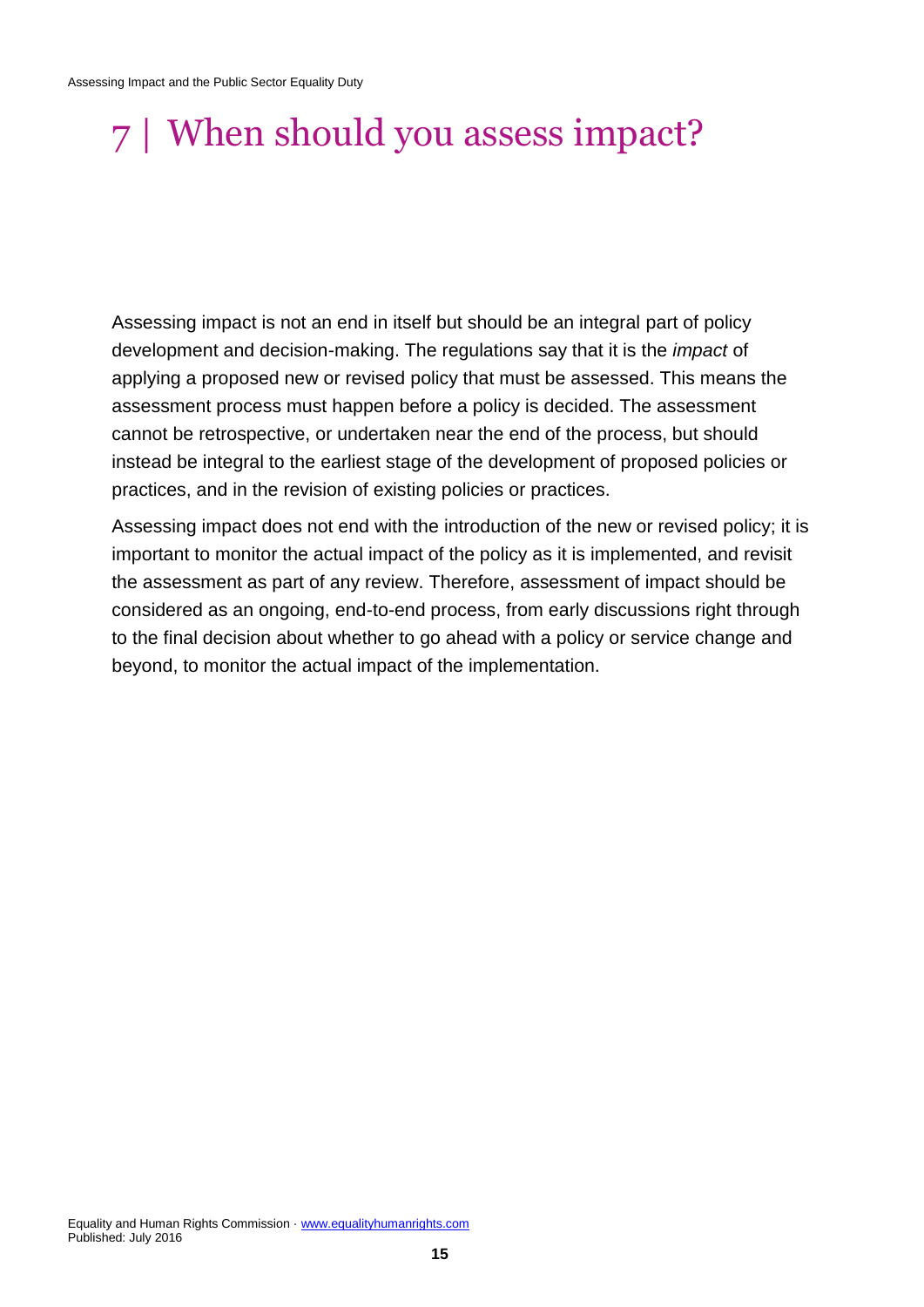# <span id="page-15-0"></span>8 | Who should be involved in assessing impact?

Decisions on who should be involved in assessing impact will vary. You may find it helpful to have a team of people support an assessment to bring a range of experience and expertise to the process. There should be an identifiable lead for the assessment, responsible for recording and developing the assessment.

Assessing impact should form part of the development and revision of policy, so it makes sense for the person or team responsible for the policy area to lead on the assessment. The person or group must have a detailed understanding of the policy area and must be in a position to ensure that changes can be made to a developing policy where they are required.

Often, the individuals involved in an assessment may not have expertise in equality so training will be important. If an organisation has specialist equality staff, they will have an important role in ensuring that their colleagues are properly trained, and in supporting staff to assess impact.

Board members, Councillors and other decision-makers must actively consider the general equality duty when deciding whether to approve a new or revised policy or practice. Assessing impact is an important part of this, as reinforced by recent case law decisions which have found that:

- Compliance with the duty involves a conscious approach and state of mind. General regard to the issue of equality is not enough to comply.
- The duty places equality considerations, where they arise, at the centre of policy formulation, side by side with all other pressing circumstances (such as financial constraints), however important these might be.
- The duty is on the decision maker personally in terms of what he or she knew and took into account. A decision maker cannot be assumed to know what was in the minds of his or her officials giving advice on the decision.

*Continued…*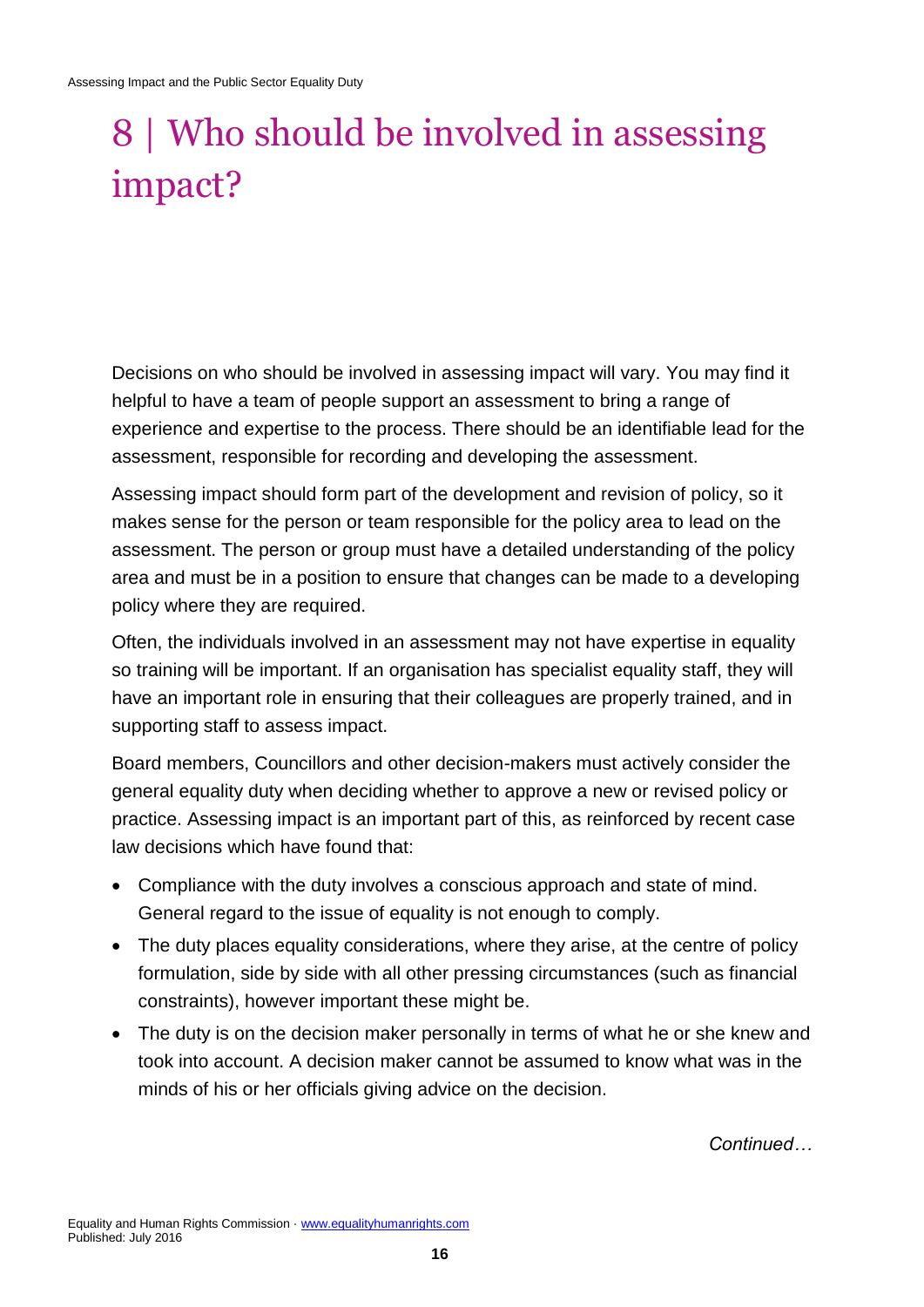- The duty must be complied with before and at the time a particular policy is under consideration, as well as at the time a decision is taken. A public authority cannot satisfy the duty by justifying a decision after it has been taken.
- A public authority must consciously think about the need to do the things set out in the general equality duty as an integral part of the decision-making process. Having due regard is not a matter of box ticking. The duty must be exercised in substance, with rigour and with an open mind in such a way that it influences the final decision. There should be evidence of a structured attempt to focus on the details of equality issues.
- A public authority should keep records of its consideration of the needs of the general equality duty in making decisions. If it is challenged it will be difficult to demonstrate that it has had due regard to the needs of the general equality duty if records are not kept.

### <span id="page-16-0"></span>**Joint and partnership working**

Authorities are increasingly working in partnership with other agencies. Partnership working has a number of benefits – for example, partnerships can tackle issues which are beyond the scope of action for an individual organisation, or can pool resources and offer one another support. It can also ensure that policies developed by different public authorities do not duplicate effort, and that any involvement of relevant groups is coordinated and does not overburden the people concerned.

There may also be instances where there is shared responsibility for policy-making and implementation, where a policy is developed by one authority, to be implemented by other partners or organisations.

In a partnership, authorities that are subject to the general equality duty carry their duty into that partnership. Where a decision is taken in that partnership, therefore, authorities must be able to demonstrate due regard for the general equality duty. If a policy originates with you but your authority is not responsible for its implementation, you should assess the potential impact of the policy as it develops, and also consider how you will ensure that you continue to meet your duties as the policy is implemented elsewhere. This may include setting out how you will monitor the actual impact, and review the monitoring information to make sure that the policy has the effect intended. Alternatively, if you are responsible for implementing a policy which has been developed elsewhere, you should consider any initial assessment of impact and undertake your own assessment to make sure that equality is duly considered at this stage.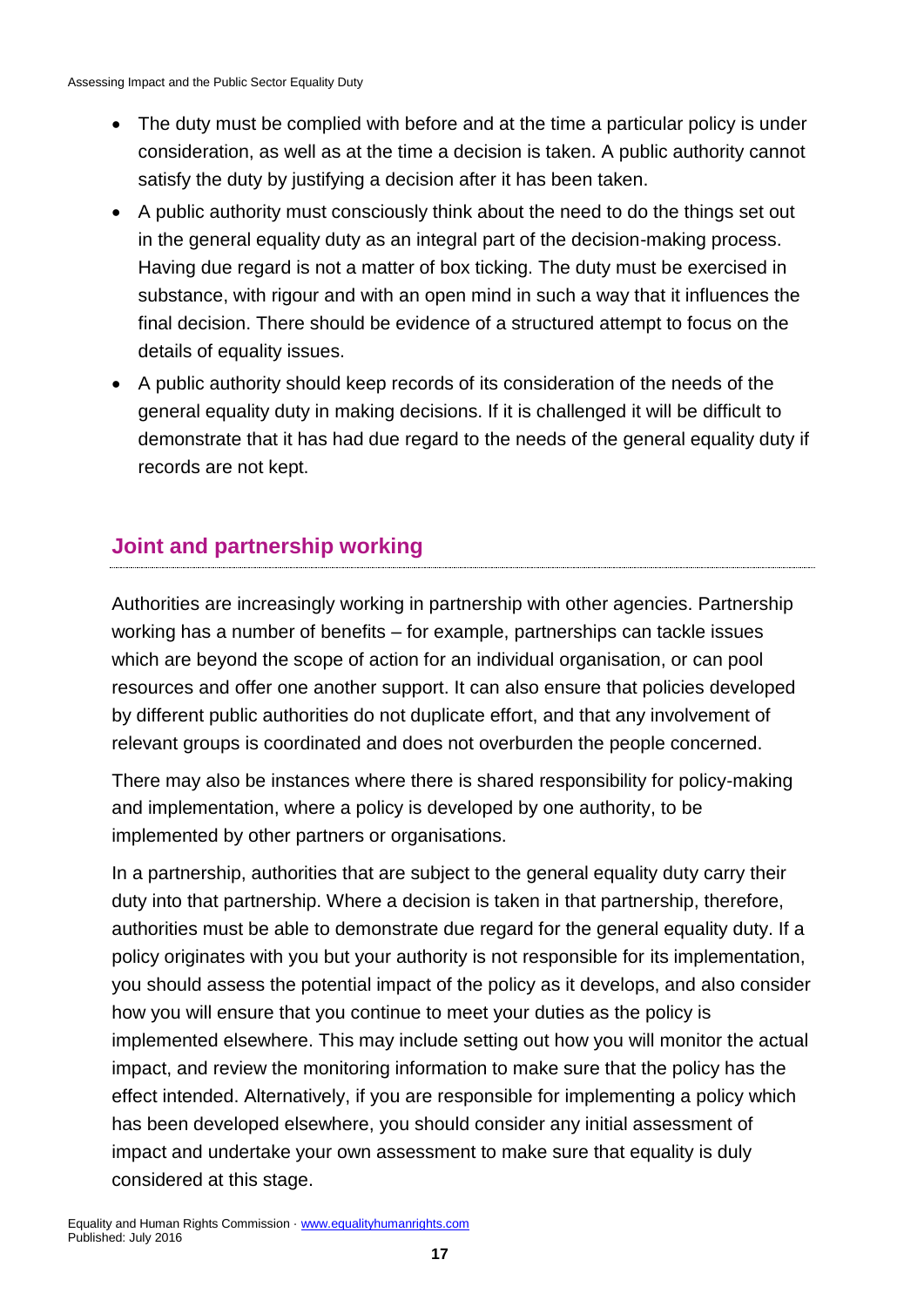In this context, it makes sense that relevant partner organisations work together to ensure that the assessment of such policies at different levels is closely coordinated. This helps ensure that there is no duplication of effort, that responsibility is clearly allocated and that information is properly shared to enable effective assessment of impact.

#### <span id="page-17-0"></span>**Relevant evidence**

The specific duty requires authorities to consider relevant evidence relating to equality groups and evidence received from equality groups themselves. Evidence includes in-house information such as monitoring data, external research or national data. In undertaking an assessment, you should consider the information available and make use of any analytical capacity available in your organisation, for example consulting statistics and research colleagues or performance management and quality improvement staff. These colleagues may have valuable knowledge about equality issues, or wider performance information from across the organisation, which may be helpful to you. Please see our guide *Evidence and the public sector equality duty* for more information.

### <span id="page-17-1"></span>**Involvement of equality groups and communities in assessing impact**

Although the regulations do not specifically require the involvement of equality groups and communities when assessing impact, you may choose to involve equality groups and communities as one way of helping you to understand the impact of your policy proposals on these groups. Involving employees, service users, trade unions and others in the assessment allows those affected by the way you carry out your functions to give feedback or share their experience, providing evidence that you might not otherwise hear.

You may also find it useful to involve relevant equality groups and communities when monitoring the implementation of policies, to determine the actual impact of the policy and discover what, if any, changes are required. You might also benefit from their input when you are considering how policies and practices may need to be revised to comply with the general equality duty. Please see our guide *Involvement and the public sector equality duty* for more information.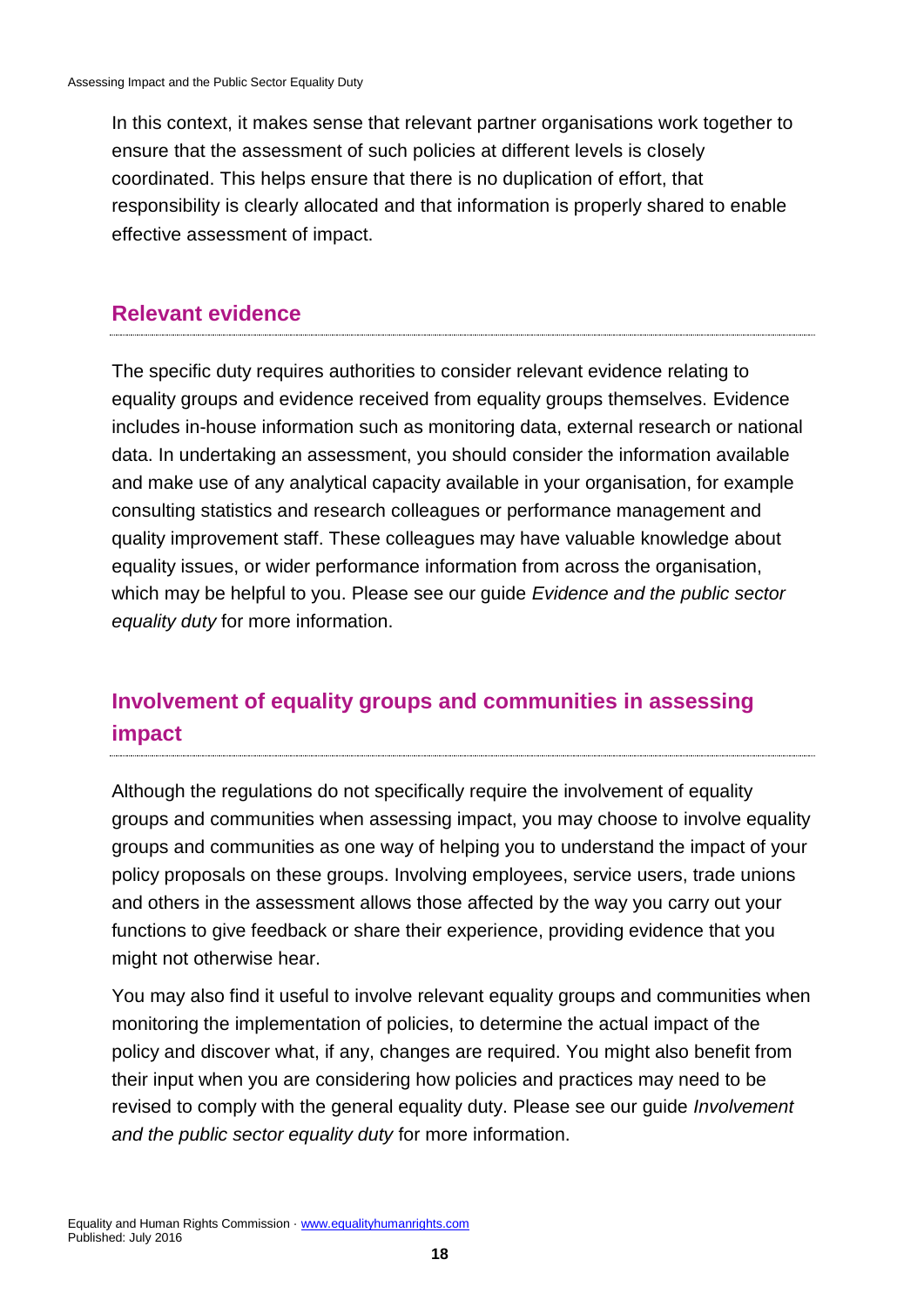# <span id="page-18-0"></span>9 | Review and revision

A listed authority must make such arrangements as it considers appropriate to review and, where necessary, revise any policy or practice that it applies in the exercise of its functions, to ensure that it complies with the general equality duty in the exercise of these functions.

Particular review arrangements are a matter for each listed authority but you are required to arrange for your existing policies and practices (which may already have been impact assessed under previous equality duties) to be reviewed and, if necessary, assessed for impact according to the duty to assess against the 'needs' of the general equality duty. As a result of this assessment, policies and practices may need to be revised.

It is good practice to publish a timescale for review and revision work to take place. Any work you undertake to identify the relevance of functions and gather evidence will help support decisions on your review arrangements. Reviewing is an ongoing requirement to ensure that the exercise of these functions complies with the general equality duty.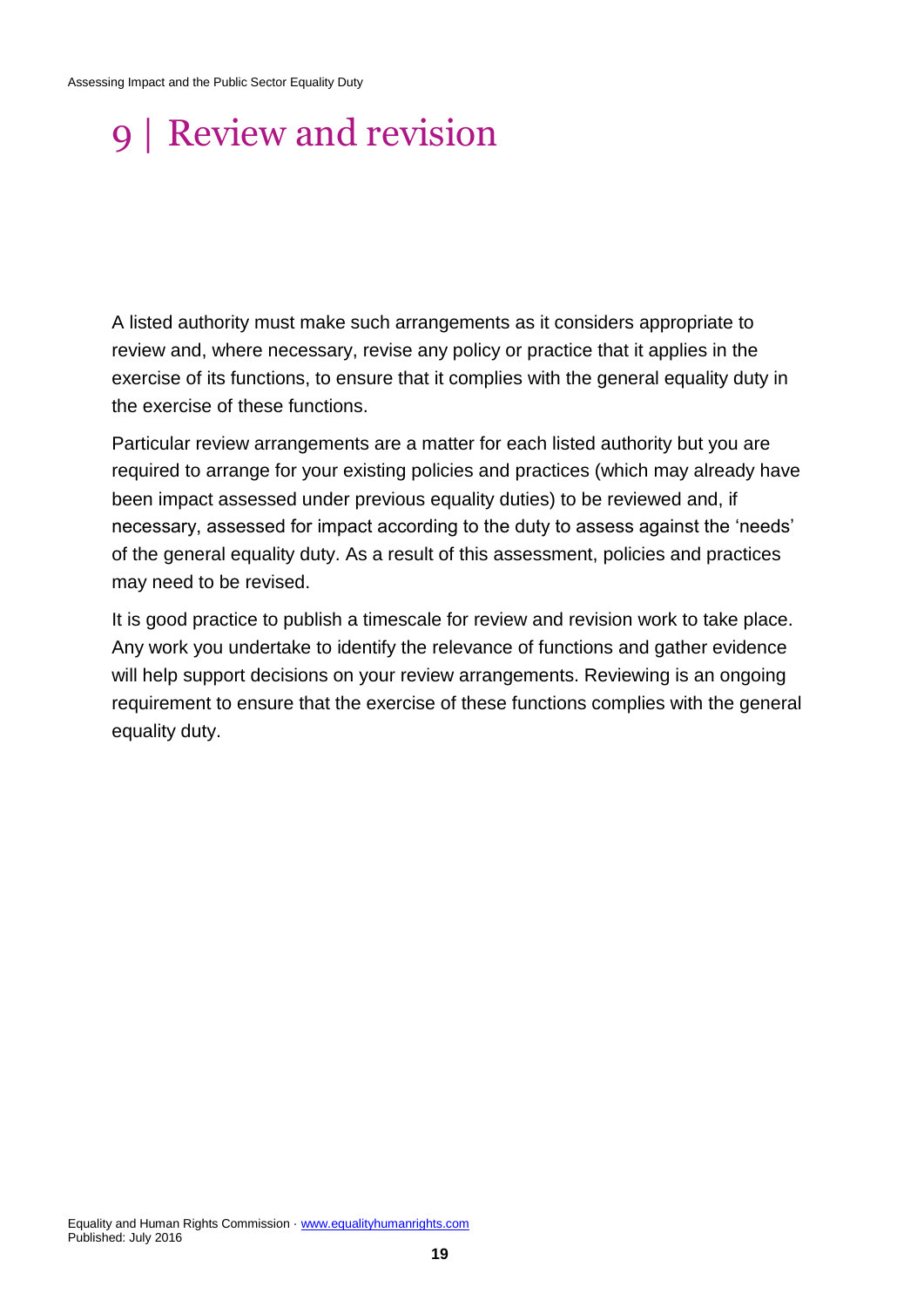# <span id="page-19-0"></span>10 | Assessing impact in practice

#### <span id="page-19-1"></span>**Ensuring an organisation-wide approach**

As noted above, the regulations do not stipulate a particular method which authorities should use in assessing the impact of their policies. Individual authorities should develop their own approach to assessing impact which fully reflects the nature of their business and ensures consistency across the organisation. As noted above, the duty requires you to assess the impact of applying a proposed new or revised policy or practice **against the needs of the general equality duty** and you will need to take this into account.

The process for assessing impact is likely to vary depending on the policy in question, and the size, resources and functions of your authority. Whatever the method used, it should allow a clear and structured approach to considering each element of the general equality duty and the impact on equality groups under each of those needs.

You must publish the results of any assessment that relates to a policy or practice that you decide to apply. This needs to be done within a reasonable time. Where there is a gap between the decision to apply a policy or practice and the implementation of that policy or practice, a listed authority should ensure that the results of the assessment of impact are published as soon as possible after the date of the decision. In the interests of transparency and openness, authorities should take steps to record the process and outcome of an assessment. Authorities may wish to develop a template to record this information, to ensure a consistent approach. However, the completion of a formal template should not be the primary focus of an assessment.

You can be guided and prompted by a template, but it should not constrain or limit the assessment, which should be focused on understanding the effects of a policy or practice in relation to the three needs of the general duty, and taking any necessary action as a result.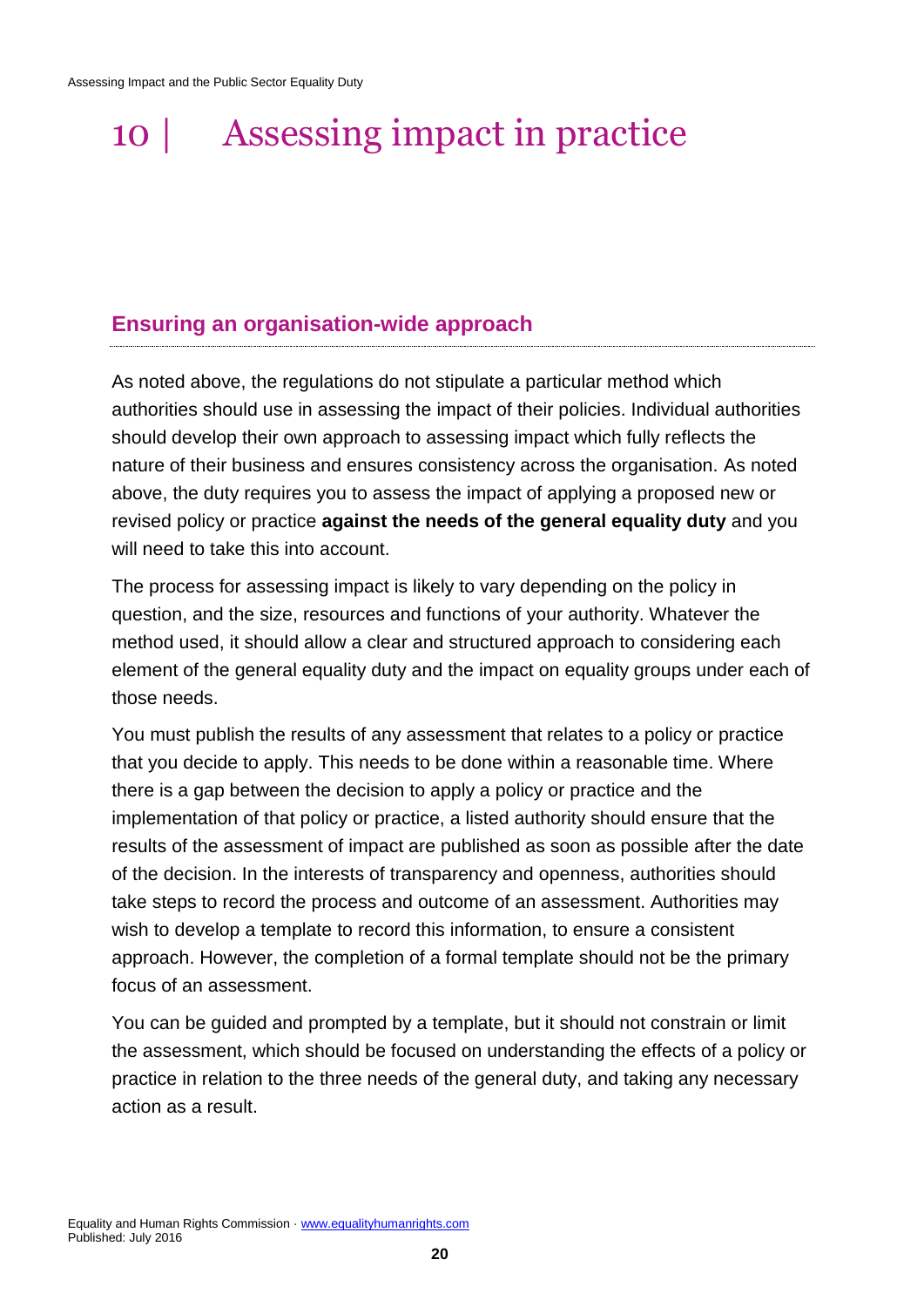### <span id="page-20-0"></span>**Training**

To support assessment of impact, and performance of the general equality duty, it is important that staff receive training. Training should be appropriate to the particular responsibilities of the staff involved, and tailored to the authority's own method for assessing impact.

It is particularly important that senior decision-makers in public authorities (such as Chief Executives, Councillors, Chairs and Board members) receive adequate training which equips them for their scrutiny role in ensuring the general equality duty is mainstreamed within the organisation, and to ensure that impact assessment influences decision-making at all levels.

Training should not be seen as a one-off exercise. It should be delivered on a regular basis to both cover new staff and decision-makers and provide refresher training for existing staff and decision-makers.

#### <span id="page-20-1"></span>**How to assess impact**

The degree and depth to which the process of impact assessment is carried out should be in proportion to the extent to which the policy or practice in question is likely to affect an authority's ability to fulfil the needs of the general equality duty. In order to determine the degree and depth of the impact assessment process which should take place in relation to any particular policy, it would be helpful to develop criteria to determine whether:

- the policy or practice is a major one in terms of scale or significance, or
- there is a clear indication that, although the policy or practice is minor, it is likely to have a major impact on some equality groups.

This is not a question merely of the numbers of people affected but of the degree of impact. A policy which has an extremely negative impact on a small number of people may be of greater relevance than one which has only a minor impact on a large number of people.

#### <span id="page-20-2"></span>**Screening**

Many authorities find screening useful in determining whether full assessments of impact are required and to help determine the relevance of a policy or practice to the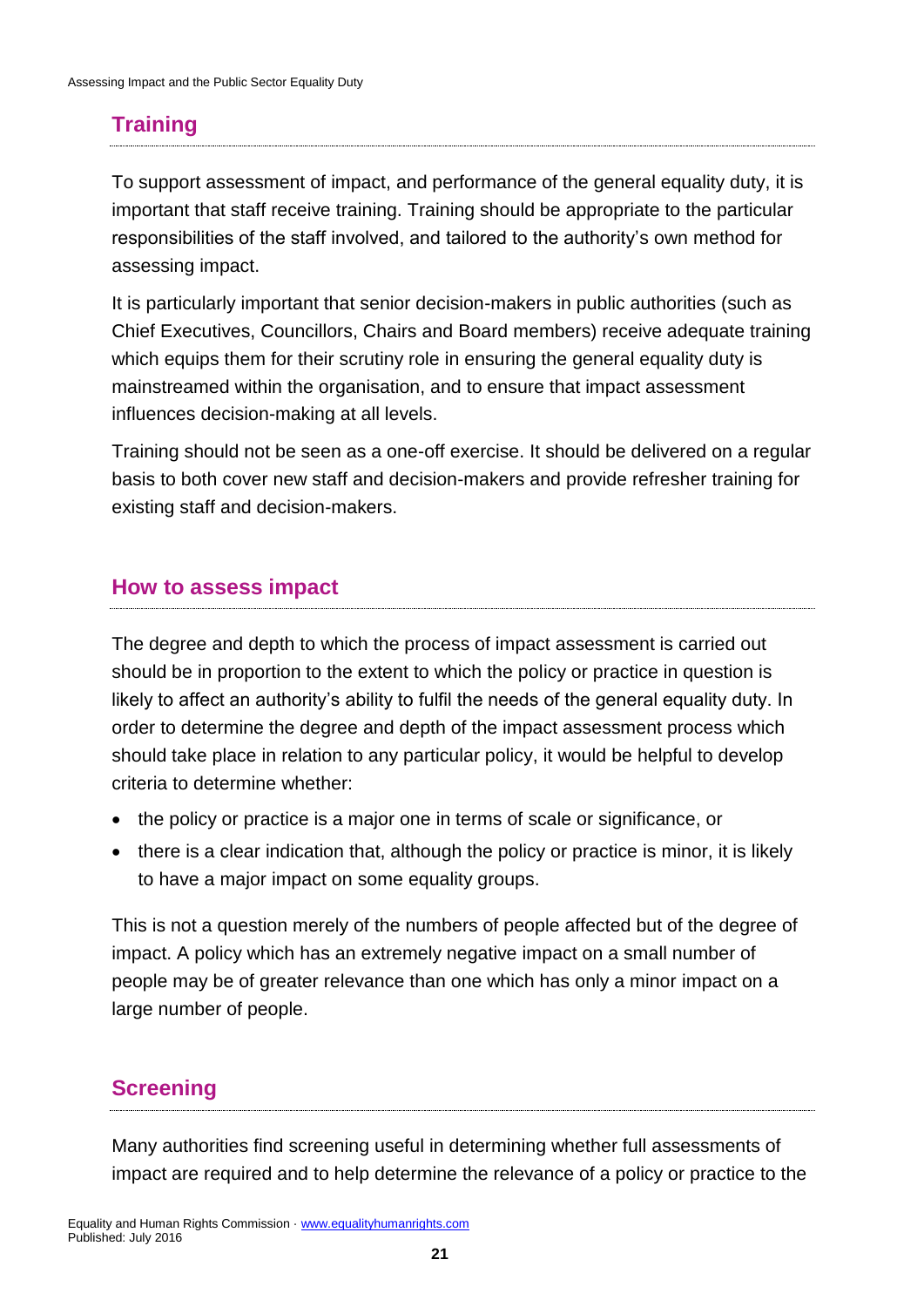general equality duty. The regulations make it clear that screening is not to be considered as assessment of impact.

You will be best placed to use the evidence you have in order to identify what implications there may be, but you may find the following questions helpful as part of a screening exercise. This is not an exhaustive list. Individual authorities should consider what prompts are most appropriate to identify relevance within their particular context.

- Does the policy affect service users, employees or the wider community, and therefore potentially have an effect in terms of equality? Remember that the relevance of a policy will depend not only on the number of people affected, but also the significance of the effect on them.
- Is it a major policy, significantly affecting how functions are delivered?
- Will it have a significant effect on how other organisations operate (for example, a national strategy, an inspection framework or criteria for funding)?
- Does it relate to functions that previous involvement activities have identified as being important to particular protected groups?
- Does it relate to an area where your organisation has set equality outcomes?
- Does it relate to an area where there are known inequalities? (For example, disabled people's access to public transport; the gender pay gap; racist or homophobic bullying in schools, etc.)
- Does it relate to a policy where there is significant potential for reducing inequalities or improving outcomes? (For example, improving access to health services for transsexual people, or increasing take-up of apprenticeships by female students.)

A screening exercise is not to be treated as an assessment of impact and therefore you do not need to publish screening exercises. However, if you decide not to assess the impact of any policy, you will have to be able to explain your decision. To do this, it is helpful to keep a full record of how you reached your decision.

### <span id="page-21-0"></span>**Step-by-step guide**

This section sets out a step-by-step guide to assessing the equality impact of policies. It is important to reiterate that this is a suggested approach, not a prescribed process under the specific duty. As mentioned above, authorities should develop a method which best fits their own circumstances.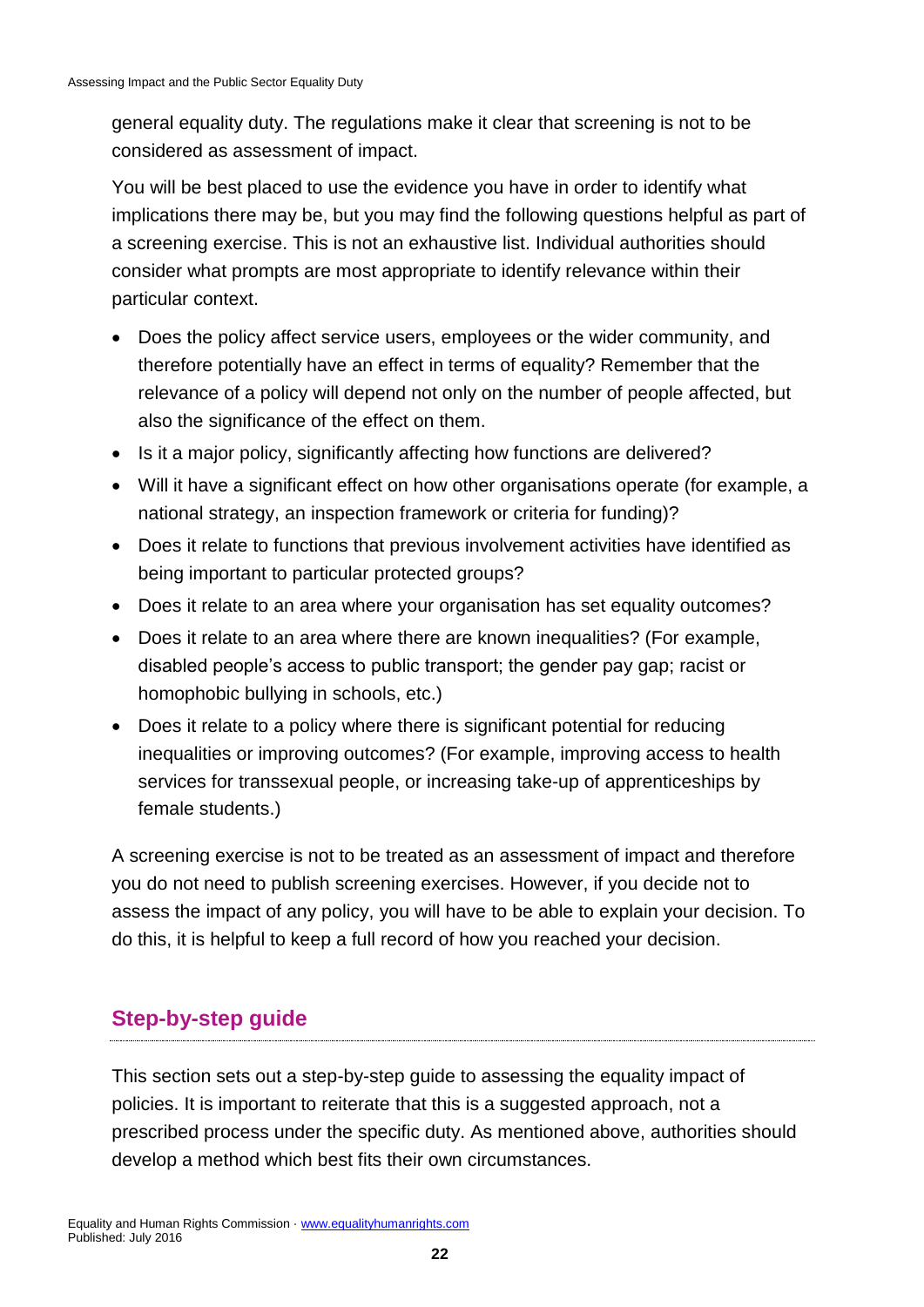#### <span id="page-22-0"></span>**Scoping the assessment**

When proposing to develop a new policy, or revise an existing policy, you should consider equality at the earliest possible opportunity. At this stage, you may find it helpful to consider the following:

- **What are the aims of the policy, and how do these relate to equality?** You should begin the assessment process with a clear understanding of the policy being developed or reviewed. This includes understanding the purpose of the policy; the context within which it will operate; who it is intended to benefit, and the results aimed for.
- **Which aspects of the policy are particularly relevant to each element of the general equality duty?**

You should identify which aspects of the policy are relevant to the general equality duty; this will help you focus on the most important areas. This does not mean that other aspects should be excluded from the assessment.

The inter-relationship of policies will also need to be considered. For example, in employment, where a policy on promotion is being assessed, the impact of policies on training and development may also need to be considered in order to gain a full picture of any barriers or opportunities for each equality group.

Where the impact goes beyond the area for which the person(s) undertaking the impact assessment is responsible, this should be anticipated and those responsible for other relevant areas should be involved in the process as early as possible.

#### **To which of the equality groups is the policy relevant?**

The assessment should, at least initially, consider the impact of the policy for each of the protected characteristics. Diversity within, as well as between, groups should be taken into account: for example, considering people with different disabilities or people from different racial groups. Understanding the implications of having more than one protected characteristic will also be important. For example, the issues of relevance to women will vary once race, religion and age are taken into consideration. If it is decided that assessment is not relevant to some groups, this should be recorded and explained.

#### **Which equality groups and communities might it be helpful to involve in the development of the policy?**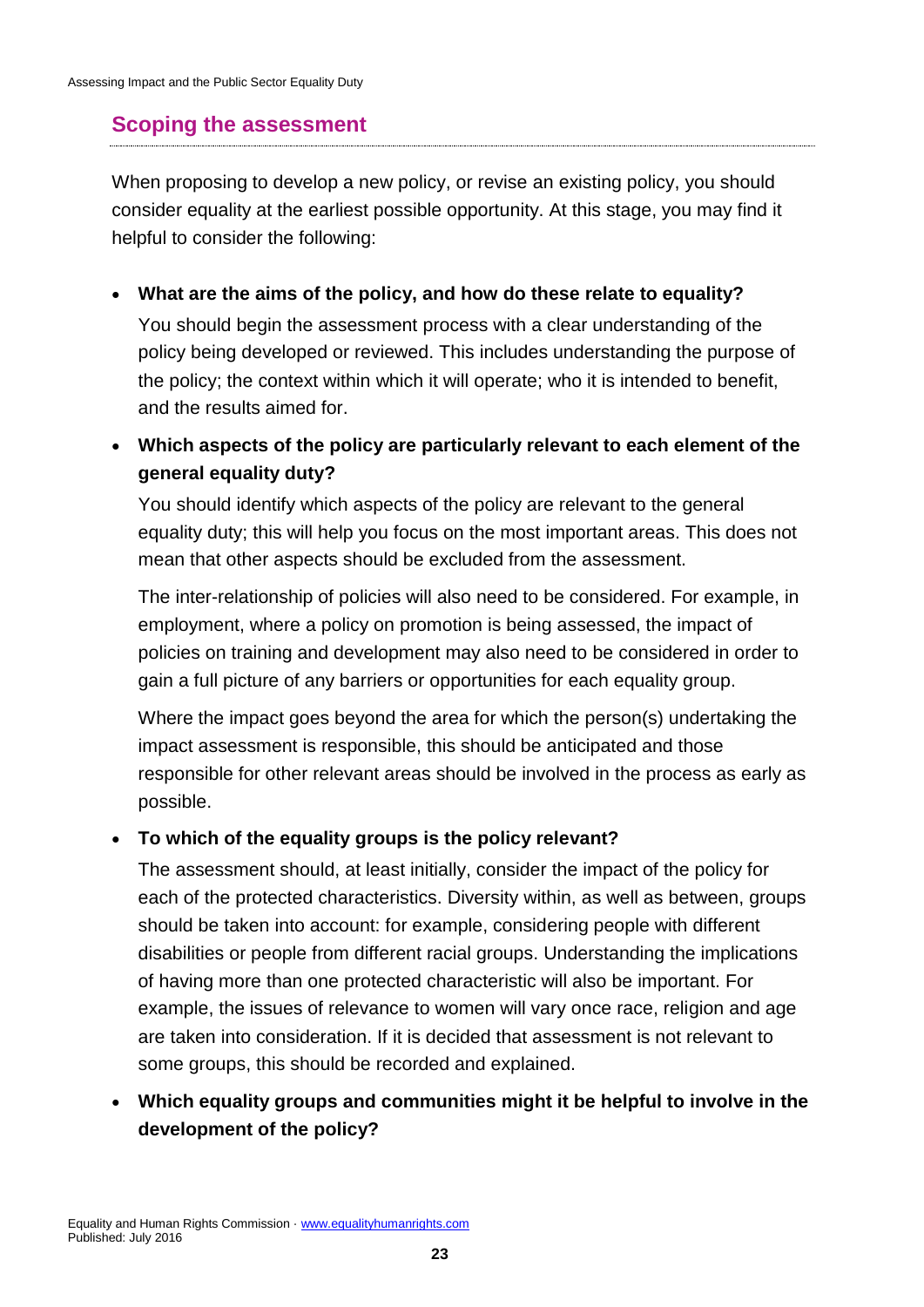As outlined above, there is no legal requirement to involve particular groups when assessing impact, but you may find information from involvement activity useful in developing your policy. Before carrying out particular involvement activities, you should first review data from recent consultations, involvement and research. This could be on a recent related policy or recent impact assessments undertaken by colleagues or from other research studies, or evidence from other authorities. As well as ensuring consistency, this can help to build confidence among equality groups and communities, who can see that their evidence is being acted on. Being asked similar questions repeatedly, without visible action, is a common cause of dissatisfaction with involvement.

 **What evidence is already available about the needs of relevant groups, and where are the gaps in evidence?**

It is important to have as much up-to-date and reliable evidence as possible about the needs and experiences of the different groups the policy is likely to affect. You are likely to have a pool of general information to draw on, such as demographic information, service-level monitoring data, external research and statistics, and recommendations from audit and inspection reports. However, this may need to be supplemented for the specific policy under consideration.

You may find it difficult to gather the necessary information about particular groups. Where there is insufficient information to properly assess the policy, appropriate and proportionate measures may be required to fill these gaps, such as commissioning research, or involving relevant groups. You may find it useful to work with partners to fill these gaps or you may find that partners have information that you could use.

Where it is not possible to gather new information in time to inform the assessment, you should consider including such actions in your plans to monitor and review the policy. A lack of evidence should never be used as a reason for inaction.

#### <span id="page-23-0"></span>**Analysing information to assess the impact**

Once relevant evidence has been collected, it needs to be applied to the policy as it is developed or reviewed. You should make a judgement at each stage of the process as to what the likely effect will be and consider whether changes are needed to the policy in question.

The duty requires you to assess the impact of your policy or practice against the needs of the general equality duty. This will involve considering whether the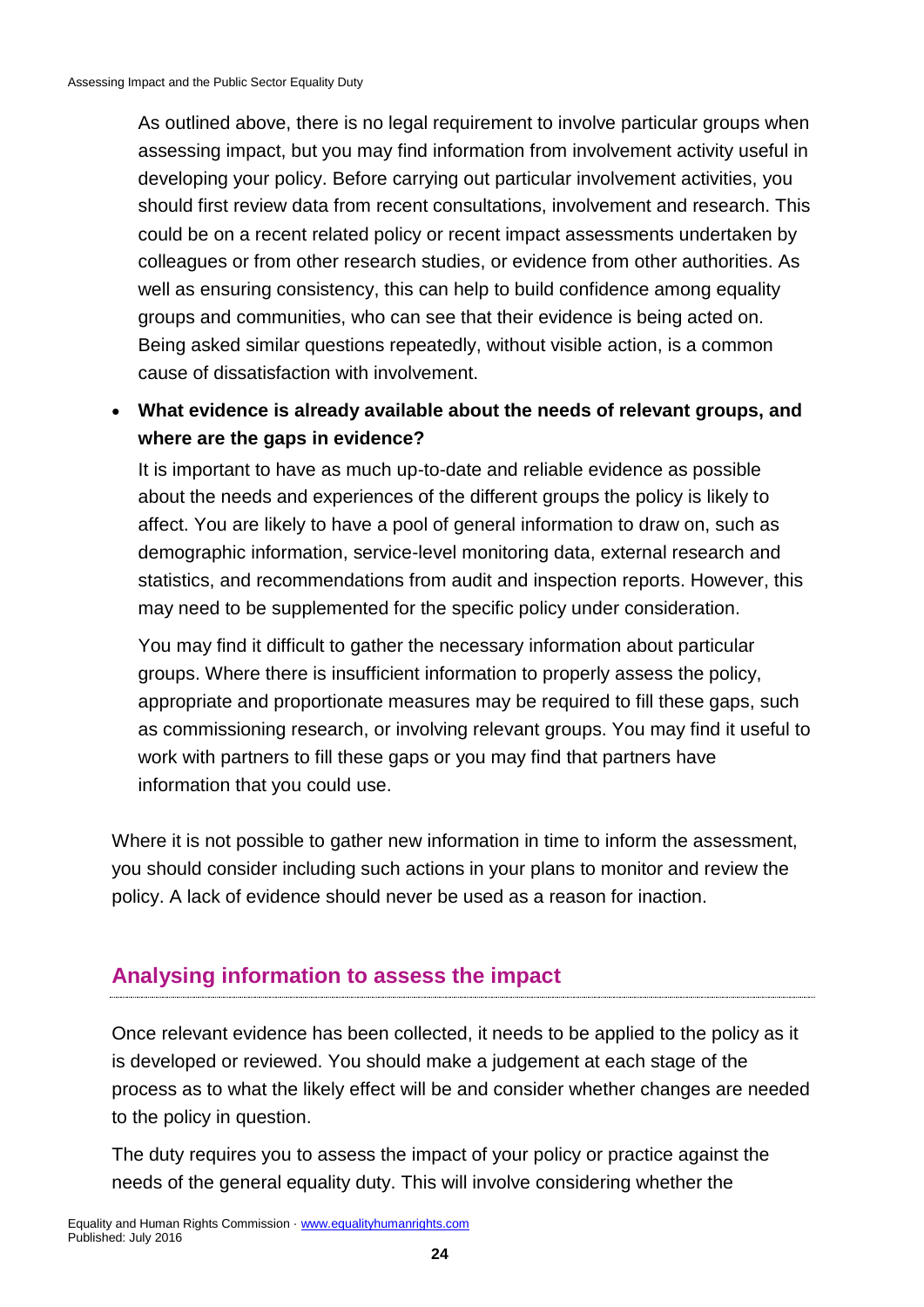evidence indicates that there is likely to be a differential impact on particular equality groups, and particularly whether this impact is disproportionately negative.

In considering whether the policy eliminates discrimination you should consider whether there is evidence to indicate that:

- the policy may result in less favourable treatment for particular groups;
- the policy may give rise to indirect discrimination;
- the policy may give rise to unlawful harassment or victimisation;
- the policy may lead to discrimination arising from disability;
- the policy builds in reasonable adjustments where these may be needed.

In determining how the policy contributes to advancing equality of opportunity, you should consider whether it will help you to:

- remove or minimise disadvantage:
- meet the needs of different groups;
- encourage increased participation of particular groups; and
- take account of disabled people's impairments.

Similarly, in determining how the policy will affect good relations, you should consider whether it will help you to:

- tackle prejudice; and
- promote understanding.

In an assessment, it is seldom acceptable to state simply that a policy will universally benefit everyone, and therefore individuals with protected characteristics will automatically benefit. The analysis should be more robust than this, demonstrating consideration of all of the available evidence and addressing any gaps or disparities revealed. Specific steps will sometimes be required in order to address an existing disadvantage, meet different needs or accommodate difference and diversity. Failure to recognise this can perpetuate inequalities between or within communities and groups.

For example, a policy on tackling gender-based violence will need to assess its potential impact on ethnic minority communities as well as gay and disabled people. An effective impact assessment will help make you aware of any particular needs and the likely wider effects of implementing the policy.

Policies that are specifically intended to increase equality of opportunity will also need to be considered to ensure that the policy is lawful and will actually achieve the intended equality goals. Steps may also be needed to address the potential for any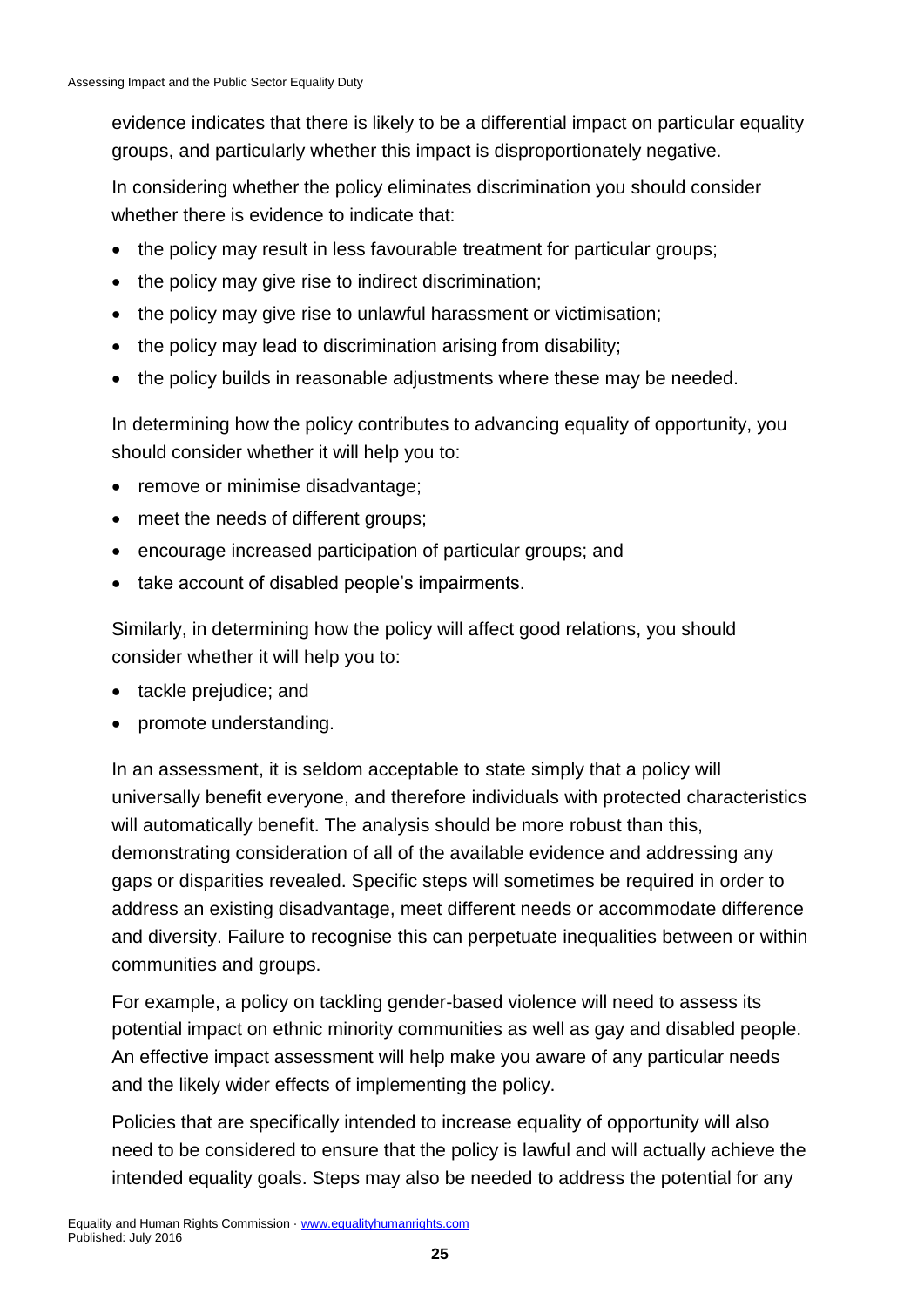resentment or perception of more favourable treatment among other communities and groups. This would be an important consideration in terms of the 'good relations' element of the general equality duty.

Identifying the equality impact may be easier for policies that have been in place for a time, given that you are likely to have evidence at least regarding the three previous duties for race, gender and disability, and you will have gathered information about how the policy has operated in practice. However, you may not have information relating to the impact in relation to the other protected characteristics such as age, and you may need to focus on this.

For new policies, you will need to make a measured assessment about the potential impact, based on evidence. The policy should be evaluated against all the evidence assembled, and a reasonable judgement made as to whether the policy has, or is likely to have, significant positive or negative consequences for particular groups or communities.

You are required to take account of the results of your assessment in the development of a new or revised policy or practice. Having considered the potential or actual impacts, you should be in a position to make an informed judgement on what should be done. There are four main steps that you can take:

- **Option 1: No major change** your assessment demonstrates that the policy is robust. The evidence shows no potential for unlawful discrimination and that you have taken all opportunities to advance equality of opportunity and foster good relations, subject to continuing monitoring and review. If you reach this conclusion, you should document the reasons why and the evidence used to support your decision.
- **Option 2: Adjust the policy** this involves taking steps to remove any barriers, to better advance equality or to foster good relations. It may be possible to remove or change the aspect of the policy that creates any negative or unwanted impact. You may also decide to introduce additional measures to reduce or mitigate any potential negative impact.

Remember that it is lawful under the Equality Act to treat people differently in some circumstances, for example taking positive action or putting in place singlesex provision where there is a need for it. It is both lawful and a requirement of the general equality duty to consider if there is a need to treat disabled people differently, including more favourable treatment where necessary.

The impact of any changes needs to be fully understood and assessed to ensure that they do not have unintended consequences and can really achieve the result expected.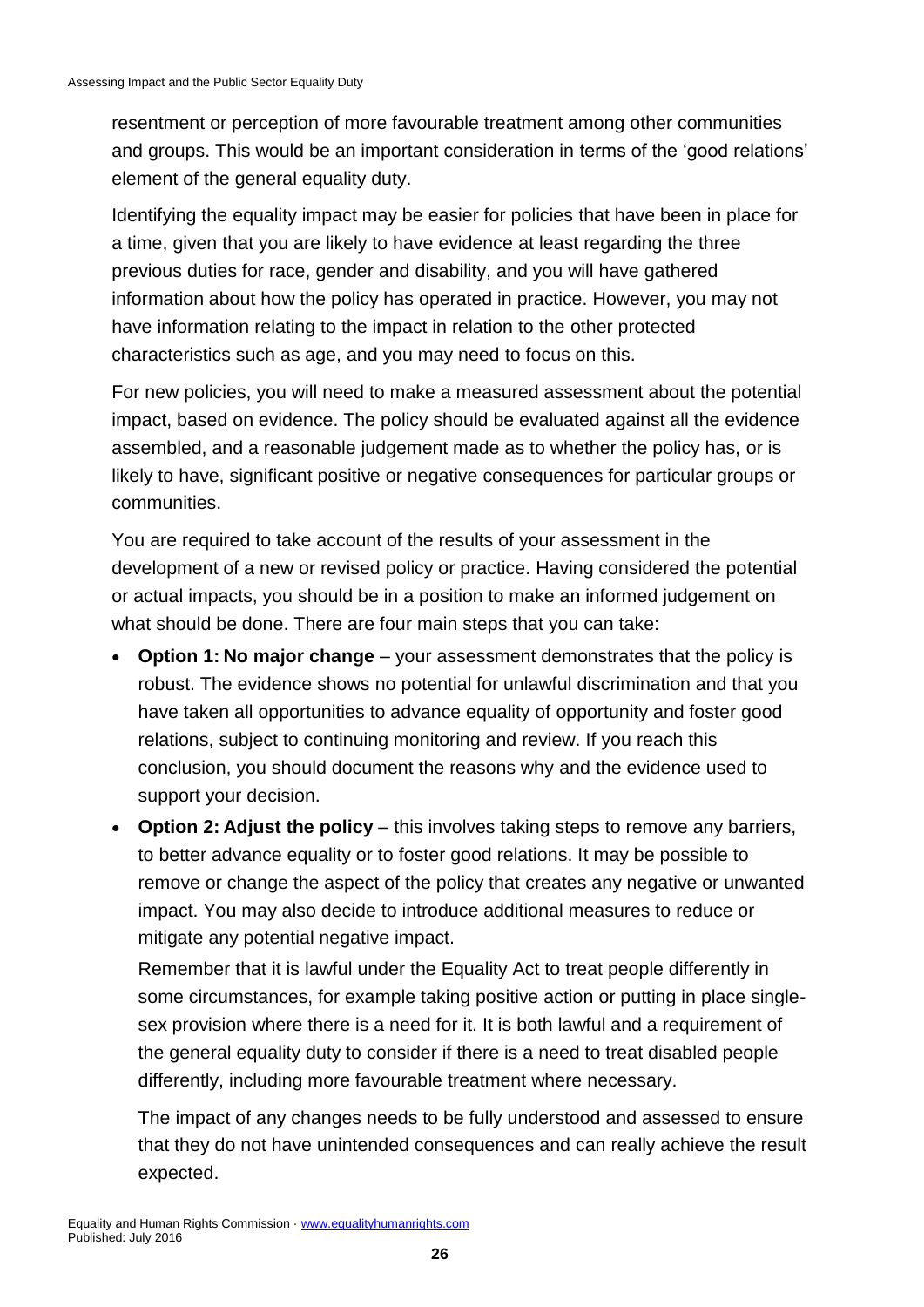#### **Example: Assessing the impact of proposed changes**

A local authority is considering withdrawing funding from a project which supports the needs of older people in ethnic minority communities, many of whom do not speak English.

As part of its impact assessment of the proposed policy, it considers the provisions it would need to put in place within its mainstream social work services in order to ensure that the same clients would be able to access these services or other voluntary sector service provision in the future, and how it would be able to monitor this access.

- **Option 3: Continue the policy** this means that you adopt or continue with the policy, despite the potential for adverse impact. As part of the impact assessment, you should clearly set out the justifications for doing this, and how you believe that decision is compatible with your obligations under the duty. In cases where you believe discrimination is not unlawful because it is objectively justified, it is particularly important that you record what the objective justification is for continuing the policy, and how you reached this decision.
- **Option 4: Stop and remove the policy** if there are adverse effects that are not justified and cannot be mitigated, you should consider stopping the policy altogether. If a policy leads to unlawful discrimination it should be removed or changed. For guidance on what is unlawful discrimination, refer to the Commission's guidance and Codes of Practice on the Equality Act concerning employment, goods and services and equal pay, which are available on our website.

Having determined potential impact and identified the action required to address any issues which have arisen, authorities must then take action to implement any necessary changes. You may find it helpful to develop an action plan setting out the actions which have been identified, the individuals responsible for implementing the actions, and the timescales for completion.

The result of the assessment and the reasons for it will then need to be brought to the attention of the decision-maker, if that is not the person assessing the policy.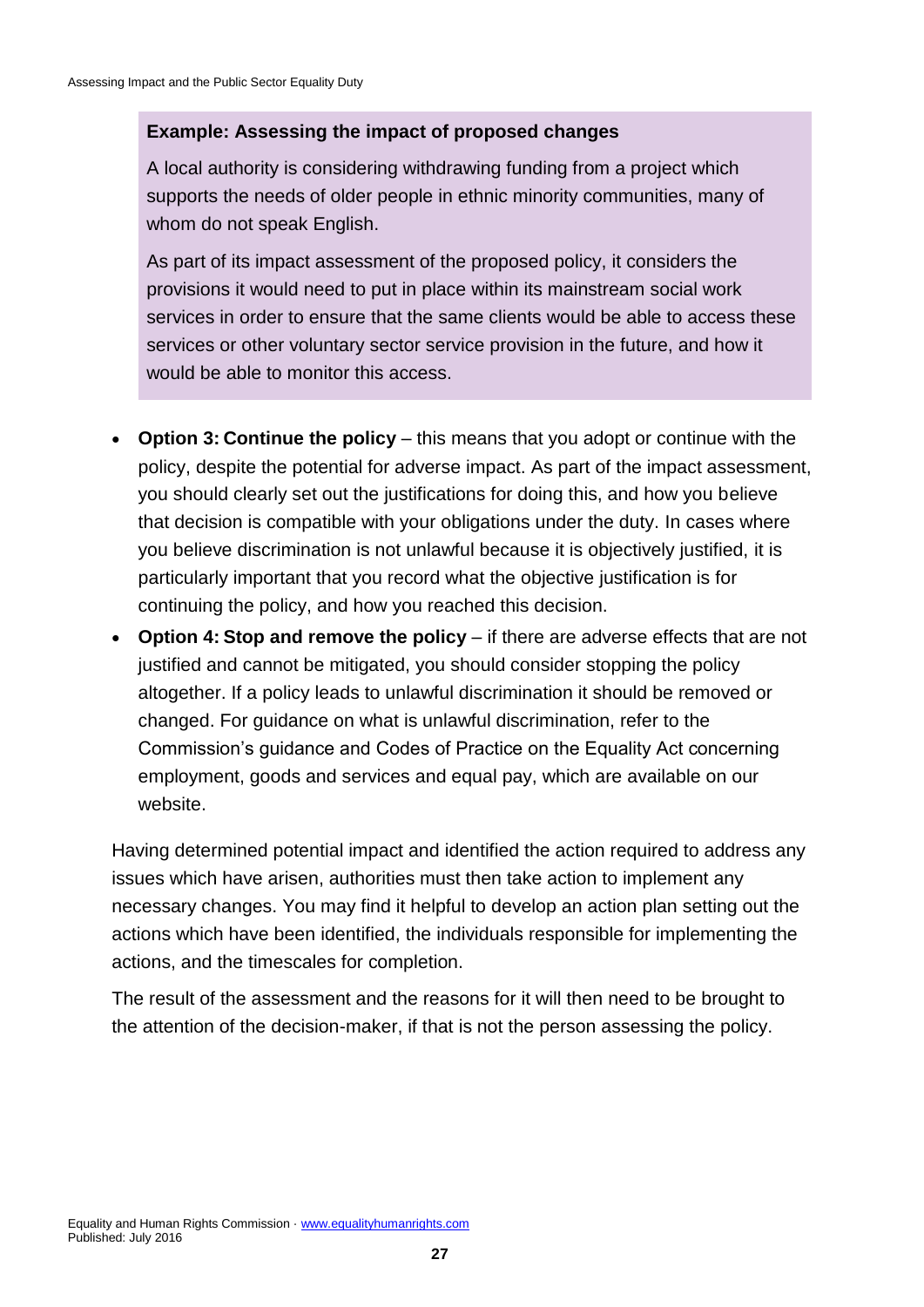#### <span id="page-27-0"></span>**Decision-making**

The general equality duty requires decision-makers to have 'due regard' at the point of decision-making. Case law has made clear that the general equality duty places equality considerations, where they arise, at the centre of policy formulation, side by side with all other pressing circumstances (such as financial constraints), however important these might be. In this way, decision-makers have a 'scrutiny' role in determining whether the impact assessment has been robust enough, and gives them sufficient information to enable them to pay due regard to equality when making their decision.

Decisions will involve careful balancing and may finally represent the best accommodation between different interests. For example, if the assessment suggests that two or more groups could be adversely affected by a proposal, and the needs of the two groups are in conflict, then an appropriate balance will need to be found for the groups and policy in question. When balancing such interests, it is important to consider how the decision will affect relations between different groups, as required by the general equality duty. It is important to ensure that the conclusions reached can be explained, particularly where the evidence can be interpreted in different ways.

Documenting your assessment is important to ensure that the general and specific duties are being met. It was held in *R (Kaur and Shah) v London Borough of Ealing*  that: "The process of assessments should be recorded … records contribute to transparency. They serve to demonstrate that a genuine assessment has been carried out at a formative stage. They further tend to have the beneficial effect of disciplining the policy-maker to undertake the conscientious assessment of the future impact of [his/her] proposed policy." 1

### <span id="page-27-1"></span>**Publication**

The regulations require that where an assessment has been made and the policy is implemented, the results of any assessment are published 'within a reasonable period' of the decision to apply the policy. Publishing results of assessments will increase transparency and accountability, and we suggest that you publish your impact assessment results as soon as possible after the implementation decision is taken.

<sup>&</sup>lt;u>.</u> <sup>1</sup> *R (Kaur and Shah) v London Borough of Ealing [2008] EWHC 2026* (Admin).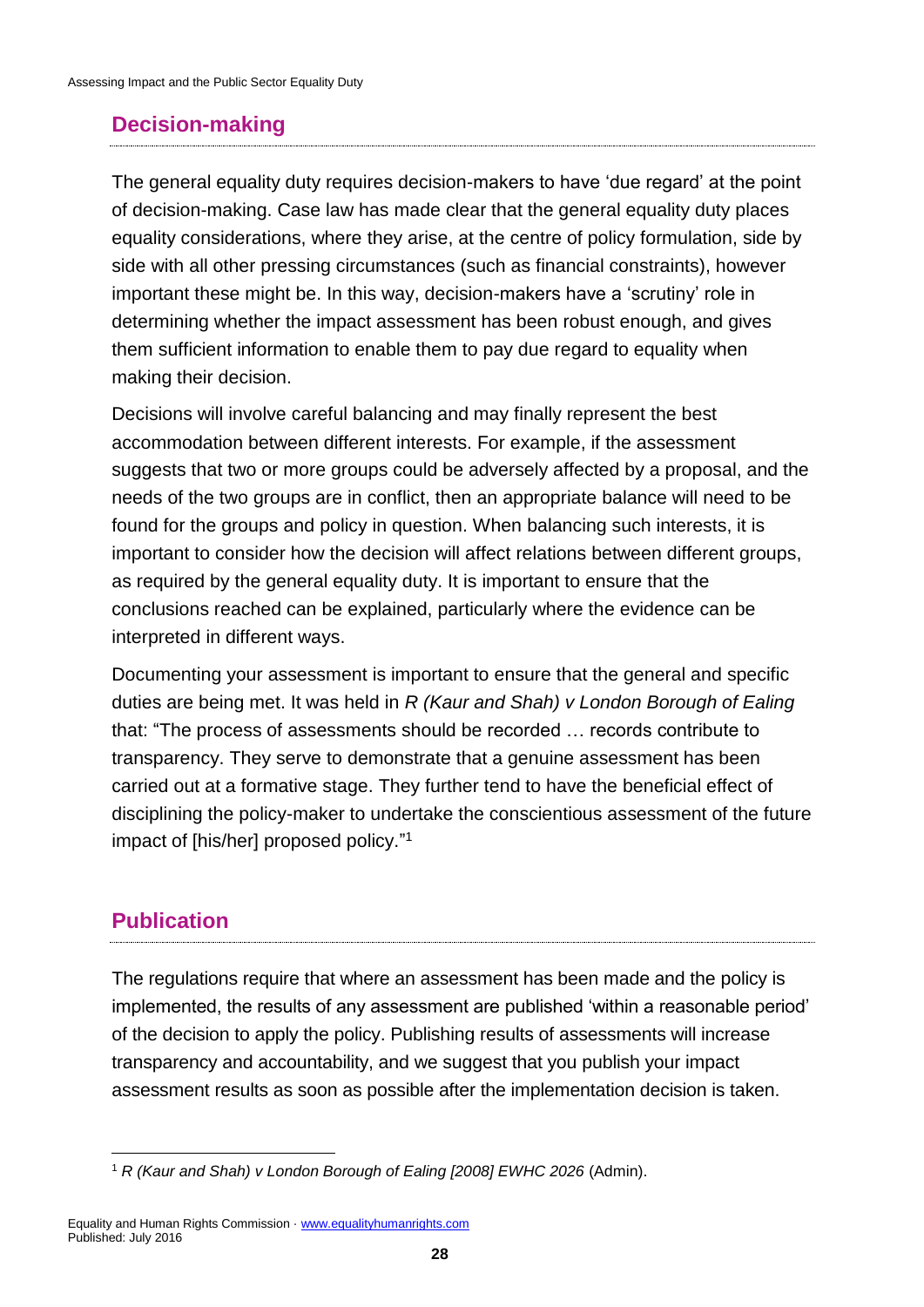The results of an assessment should include both your consideration of relevant evidence and any changes that you have made as a consequence of your consideration.

#### <span id="page-28-0"></span>**Monitoring impact**

An assessment of impact of **new** policies will help anticipate the likely effects of the policy on different communities and groups. However, the reality is that the actual impact of the policy will only be known once it has been introduced and implemented. Therefore, systems to enable monitoring and review of the actual impact of the policy form an important part of impact assessment and should be clearly set out and understood by staff.

#### <span id="page-28-1"></span>**Review of policies and practices**

Authorities must also make arrangements to review and, where necessary, revise existing policies and practices. You may want to introduce a rolling programme of review and base it on proportionality. For example, prioritise policies that have a high relevance to equality, such as budget decisions or changes to local services such as a withdrawal of service or funding.

Remember that the specific duties, including the requirement to assess impact, are measures which authorities should take to meet the general equality duty. In this way, the general equality duty is still applicable to ongoing operation of policies, even where they have been subject to impact assessment. Public authorities need to satisfy themselves on an ongoing basis that they are continuing to meet each of the needs of the general equality duty.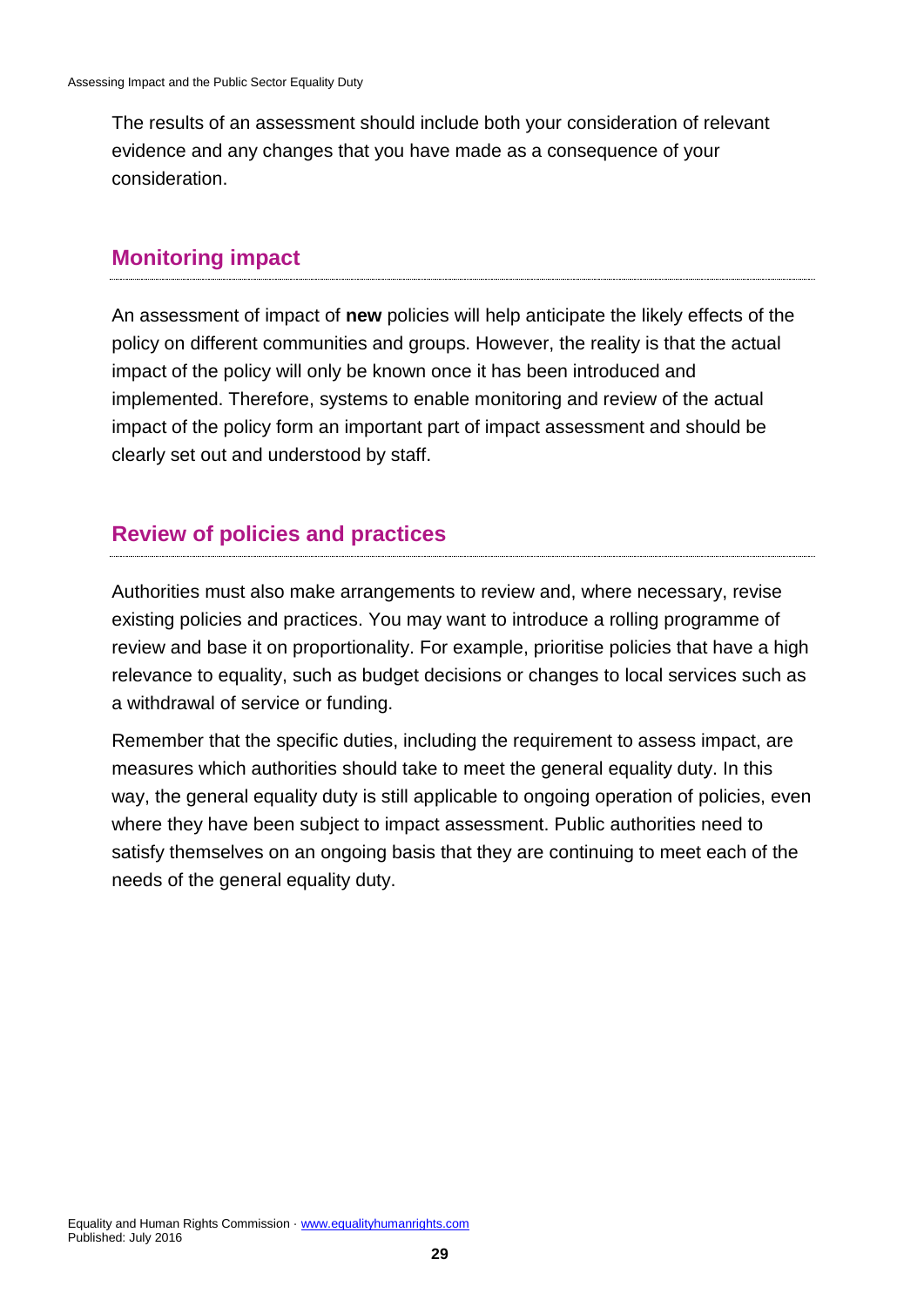# <span id="page-29-0"></span>11 |Key points to remember

- In assessing impact, authorities should start by asking what impact the policy will have on their ability to meet each of the needs of the general equality duty for each equality group.
- Assessing impact involves identifying what steps could be taken to advance equality and foster good relations, not only to eliminate discrimination.
- Assessing impact is an integral part of policy development and review, informing policy as it develops. If integrated well, impact assessment is a tool for improved policy-making and should not result in unnecessary additional activity.
- The purpose is not to complete a specific form or template, but to understand the effects of a policy or practice on equality, and take necessary action as a result.
- The time and effort involved should be in proportion to the relevance of the policy to equality.
- Without good evidence, a proper assessment of impact will be difficult to achieve. A lack of information is not an excuse for inactivity.
- The insights from involving employees, service users, trade unions and others affected are useful evidence for your assessment.

Publishing assessments will increase accountability and transparency.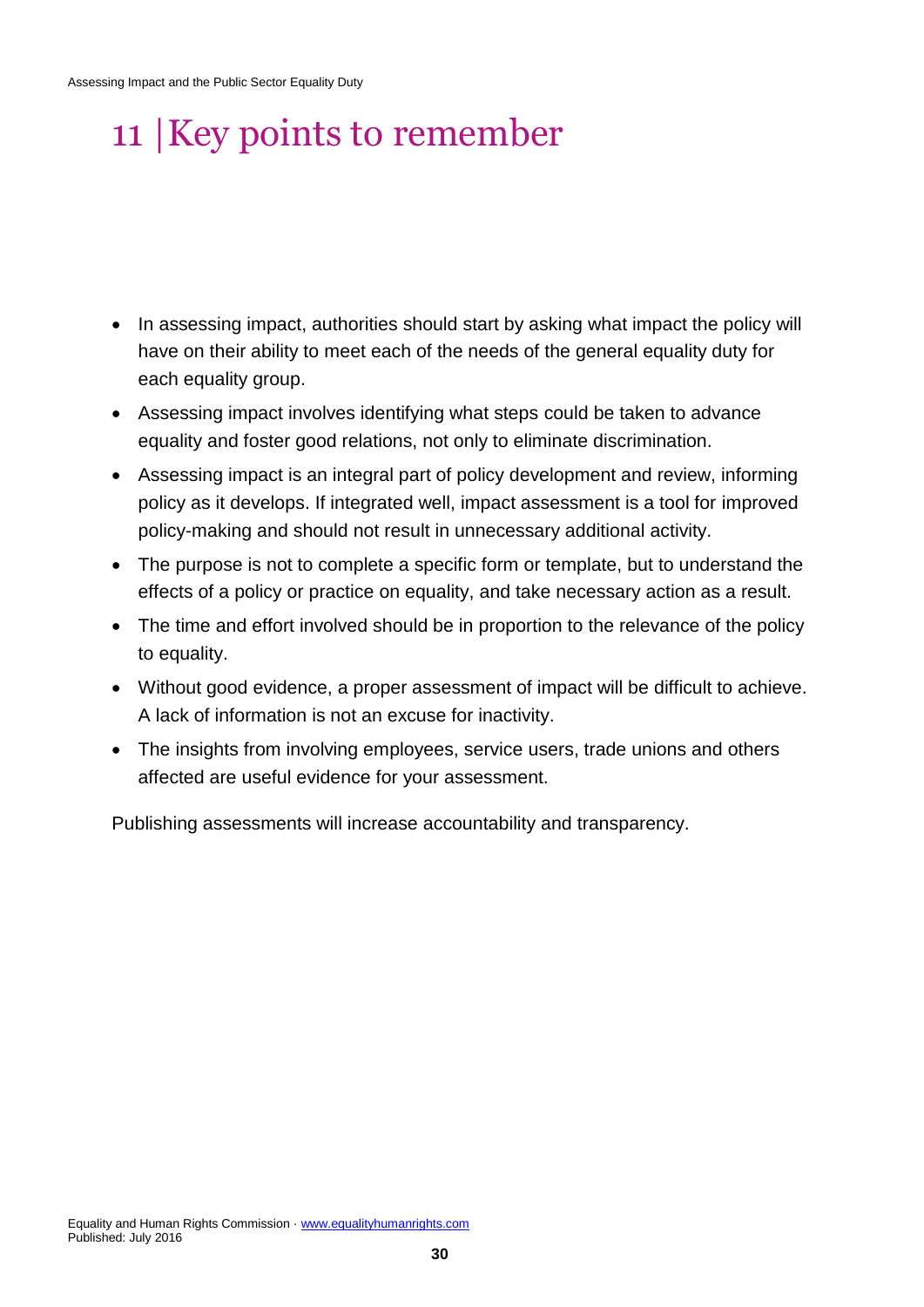## <span id="page-30-0"></span>**Contacts**

This publication and related equality and human rights resources are available from the Commission's website: [www.equalityhumanrights.com](http://www.equalityhumanrights.com/)

For advice, information or guidance on equality, discrimination or human rights issues, please contact the Equality Advisory and Support Service, a free and independent service.

| Website          | www.equalityadvisoryservice.com                                |
|------------------|----------------------------------------------------------------|
| <b>Telephone</b> | 0808 800 0082                                                  |
| <b>Textphone</b> | 0808 800 0084                                                  |
| <b>Hours</b>     | 09:00 to 20:00 (Monday to Friday)<br>10:00 to 14:00 (Saturday) |
| Post             | <b>FREEPOST Equality Advisory Support Service FPN4431</b>      |
|                  |                                                                |

Questions and comments regarding this publication may be addressed to: [scotland@equalityhumanrights.com](mailto:scotland@equalityhumanrights.com) . The Commission welcomes your feedback.

#### **Alternative formats**

This guide is available as a PDF file and as a Microsoft Word file from [www.equalityhumanrights.com.](http://www.equalityhumanrights.com/) For information on accessing a Commission publication in an alternative format, please contact: [scotland@equalityhumanrights.com](mailto:scotland@equalityhumanrights.com)

© 2016 Equality and Human Rights Commission First published 2014. Last updated October 2016 ISBN 978-1-84206-546-4